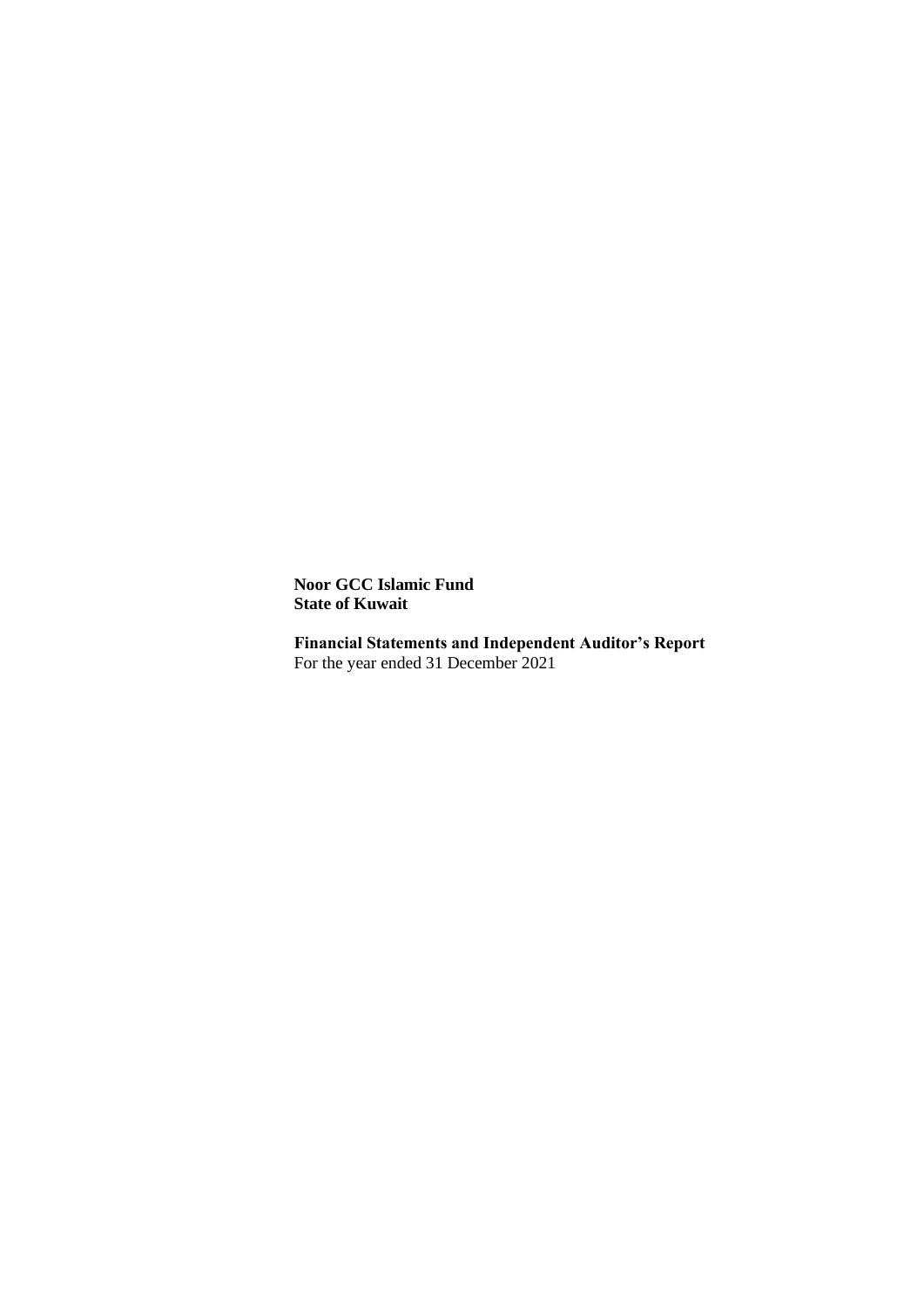| <b>Contents</b>                          | <b>Pages</b>   |
|------------------------------------------|----------------|
| Independent Auditor's Report             | $1-2$          |
| <b>Statement of Financial Position</b>   | 3              |
| <b>Statement of Comprehensive Income</b> | $\overline{4}$ |
| <b>Statement of Changes in Equity</b>    | 5              |
| <b>Statement of Cash Flows</b>           | 6              |
| Notes to the Financial Statements        | $7 - 24$       |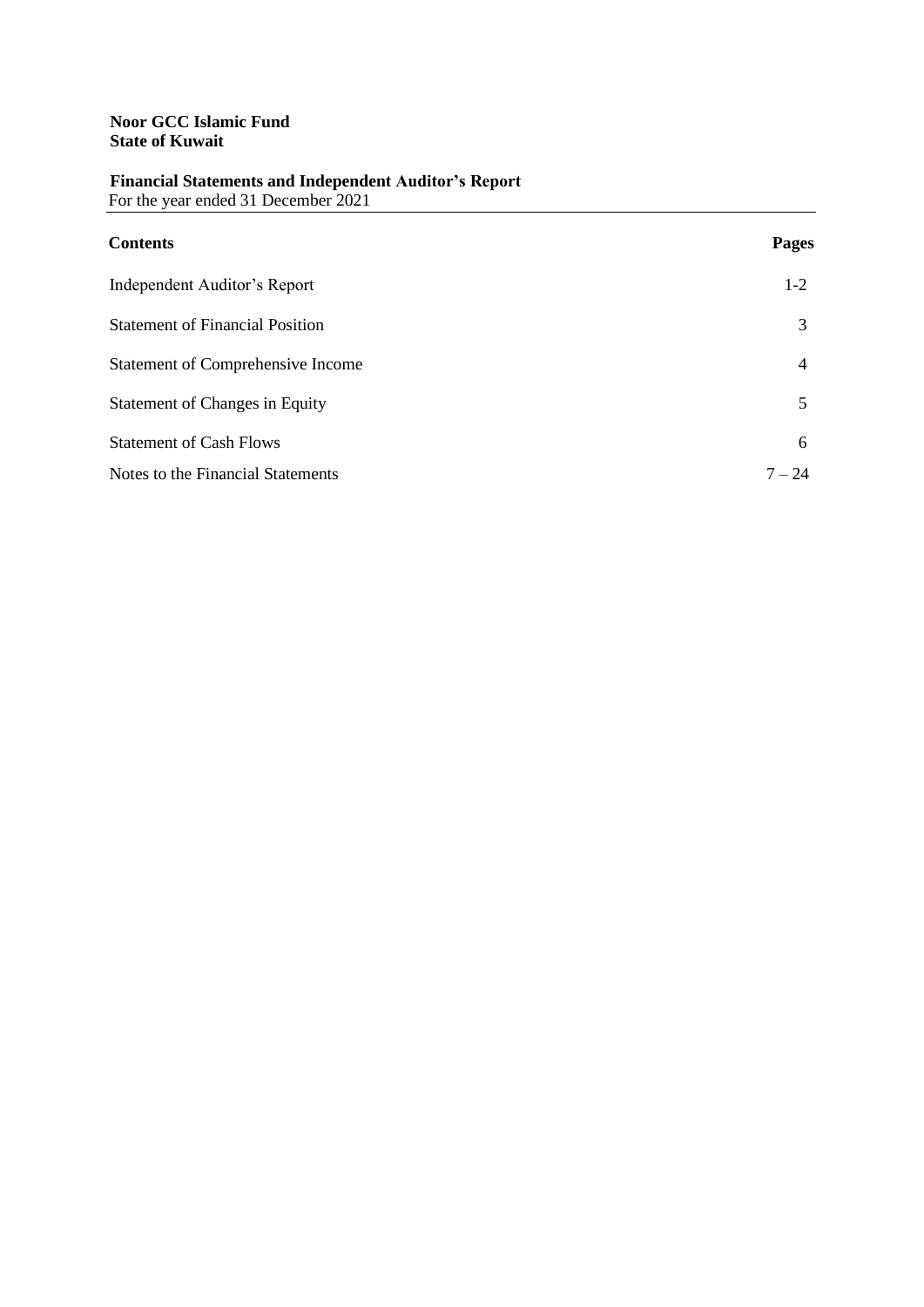

Al Shaheed Tower, 6<sup>th</sup> Floor Khaled Ben Al Waleed street, Sharq P.O. Box 25578, Safat 13116 Kuwait

#### **Independent Auditor's Report**

# **To Messrs. The Unit Holders of Noor GCC Islamic Fund State of Kuwait**

#### **Report on the Audit of the Financial Statements**

#### *Opinion*

We have audited the financial statements of Noor GCC Islamic Fund (the "Fund"), which comprise the statement of financial position as at 31 December 2021, the statement of comprehensive income, the statement of changes in equity and the statement of cash flows for the financial year then ended, and notes to the financial statements, including a summary of significant accounting policies.

In our opinion, the accompanying financial statements present fairly, in all material respects, the financial position of the Fund as at 31 December 2021, and its financial performance and its cash flows for the financial year then ended in accordance with International Financial Reporting Standards ("IFRSs").

#### *Basis of Opinion*

We conducted our audit in accordance with International Standards on Auditing ("ISAs"). Our responsibilities under those standards are further described in the Auditor's Responsibilities for the Audit of the Financial Statements section of our report. We are independent of the Fund in accordance with the International Ethics Standards Board for Accountants' Code of Ethics for Professional Accountants ("IESBA Code") together with ethical requirements that are relevant to our audit of the financial statements in the State of Kuwait, and we have fulfilled our other ethical responsibilities in accordance with these requirements and the IESBA Code. We believe that the audit evidences we have obtained are sufficient and appropriate to provide a basis for our opinion.

#### *Other Matter*

The financial statements of the Fund for the financial year ended 31 December 2020 were audited by another auditor who expressed an unqualified opinion on these statements on 8 February 2021.

### *Responsibilities of the Fund Manager and Those Charged with Governance for the Financial Statements*

The Fund Manager is responsible for the preparation and fair presentation of the financial statements in accordance with International Financial Reporting Standards, and for such internal control as the Fund Manager determines is necessary to enable the preparation of financial statements that are free from material misstatement whether due to fraud or error.

In preparing the financial statements, the Fund Manager is responsible for assessing the Fund's ability to continue as a going concern, disclosing, as applicable, matters related to going concern and using the going concern basis of accounting unless the General Assembly of Units Holders either intends to liquidate the Fund or to cease operations, or has no realistic alternative but to do so.

Those charged with governance are responsible for overseeing the Fund's financial reporting process.

#### *Auditor's Responsibilities for the Audit of the Financial Statements*

Our objective is to obtain reasonable assurance about whether the financial statements as a whole are free from material misstatement, whether due to fraud or error, and to issue an auditor's report that includes our opinion. Reasonable assurance is a high level of assurance, but is not a guarantee that an audit conducted in accordance with ISAs will always detect a material misstatement when it exists. Misstatements can arise from fraud or error and are considered material if, individually or in the aggregate, they could be expected to influence the economic decisions of users taken on the basis of these financial statements.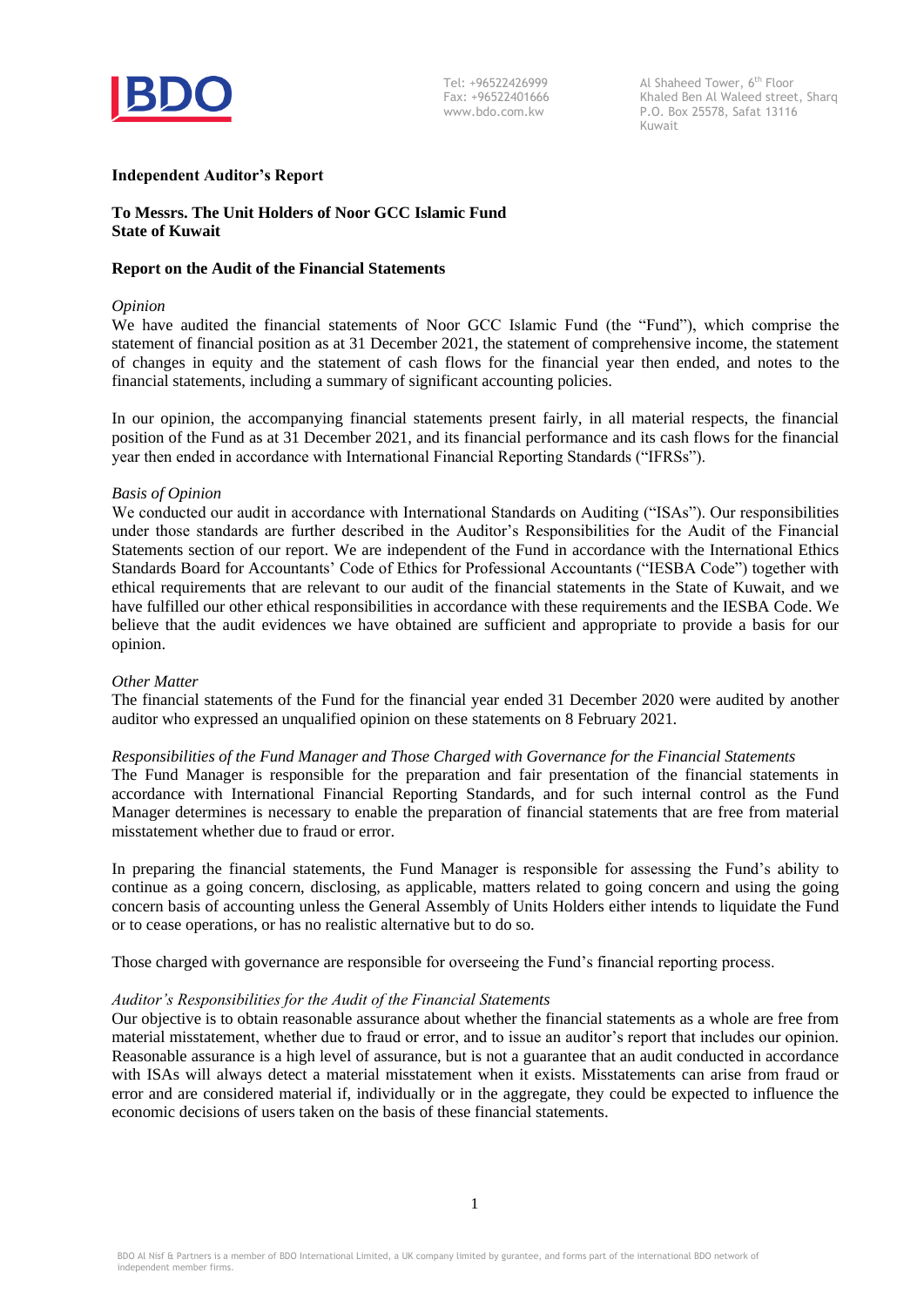

#### **Independent Auditor's Report (Continued)**

#### **To Messrs. The Unit Holders of Noor GCC Islamic Fund State of Kuwait**

#### **Report on the Audit of the Financial Statements (Continued)**

*Auditor's Responsibilities for the Audit of the Financial Statements (Continued)*

As part of an audit in accordance with ISAs, we exercise professional judgment and maintain professional skepticism throughout the audit. We also:

- Identify and assess the risks of material misstatement of the financial statements, whether due to fraud or error, design and perform audit procedures responsive to those risks, and obtain audit evidence that is sufficient and appropriate to provide a basis for our opinion. The risk of not detecting a material misstatement resulting from fraud is higher than those resulting from error, as fraud may involve collusion, forgery, intentional omissions, misrepresentations, or the override of internal control.
- Obtain an understanding of internal control relevant to the audit in order to design audit procedures that are appropriate in the circumstances, but not for the purpose of expressing an opinion on the effectiveness of the Fund's internal control.
- Evaluate the appropriateness of accounting policies used and the reasonableness of accounting estimates and related disclosures made by the Fund Manager.
- Conclude on the appropriateness of Fund Manager's use of the going concern basis of accounting and, based on the audit evidence obtained, whether a material uncertainty exists related to events or conditions that may cast significant doubt on the Fund's ability to continue as a going concern. If we conclude that a material uncertainty exists, we are required to draw attention in our auditor's report to the related disclosures in the financial statements or, if such disclosures are inadequate, to modify our opinion. Our conclusions are based on the audit evidence obtained up to the date of our auditor's report. However, future events or conditions may cause the Fund to cease to continue as a going concern.
- Evaluate the overall presentation, structure and content of the financial statements, including the disclosures, and whether the financial statements represent the underlying transactions and events in a manner that achieves fair presentation.

We communicate with those charged with governance regarding, among other matters, the planned scope and timing of the audit and significant audit findings, including any significant deficiencies in internal control that we identify during our audit.

#### **Report on Other Legal and Regulatory Requirements**

Also in our opinion, the financial statements include the disclosures required by Law No. 7 of 2010 concerning the establishment of Capital Markets Authority and organization of Securities' Activity and its Executive Regulations, as amended, and the Fund's Articles of Association, as amended, and we had obtained the information we required to perform our audit. According to the information available to us, there were no violations during the financial year ended 31 December 2021 of either the Law No. 7 of 2010 concerning the establishment of Capital Markets Authority and organization of Securities' Activity and its Executive Regulations, as amended, or of the Fund's Articles of Association, as amended, which might have materially affected the Fund's activity or its financial position.

 $\sim$ 

**Qais M. Al Nisf License No. 38 "A" BDO Al Nisf & Partners**

**Kuwait: 13 February 2022**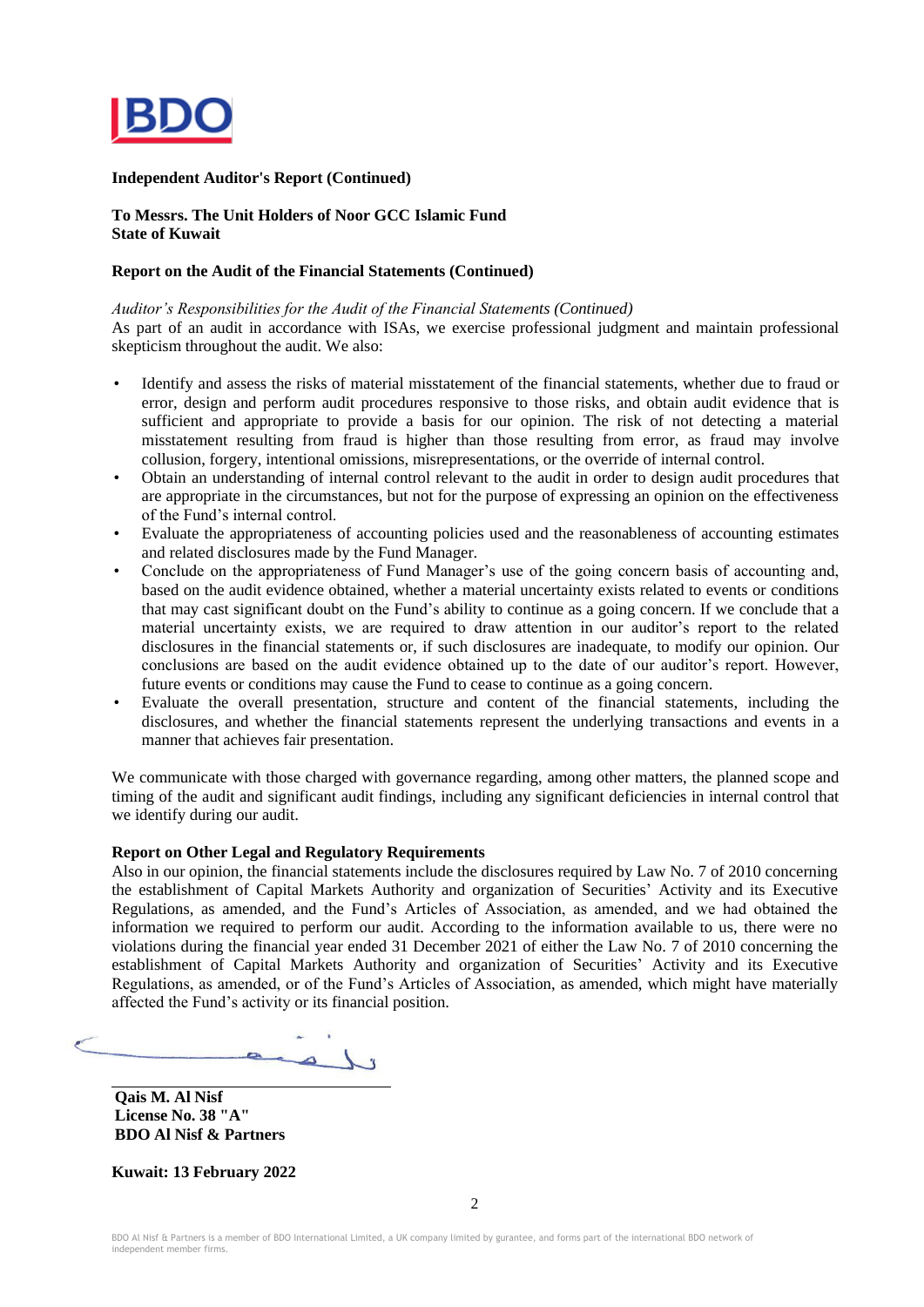# **Noor GCC Islamic Fund State of Kuwait**

# **Statement of Financial Position**

As at 31 December 2021

|                                                       |              | 2021      | 2020        |
|-------------------------------------------------------|--------------|-----------|-------------|
|                                                       | <b>Notes</b> | <b>KD</b> | KD          |
| <b>Assets</b>                                         |              |           |             |
| Cash and cash equivalents                             | 6            | 1,566,499 | 1,047,359   |
| Financial assets at fair value through profit or loss | 7            | 5,833,266 | 4,952,401   |
| Accrued revenues and other debit balances             |              | 16,822    | 7,527       |
| <b>Total assets</b>                                   |              | 7,416,587 | 6,007,287   |
| <b>Liabilities</b>                                    |              |           |             |
| Accrued expenses and other credit balances            | 8            | 133,422   | 137,249     |
| <b>Total Liabilities</b>                              |              | 133,422   | 137,249     |
| <b>Equity</b>                                         |              |           |             |
| Share capital                                         | 9            | 6,847,098 | 6,883,998   |
| Units premium                                         | 10           | 295,543   | 294,160     |
| Retained earnings/(accumulated losses)                |              | 140,524   | (1,308,120) |
| <b>Total equity</b>                                   |              | 7,283,165 | 5,870,038   |
| <b>Total liabilities and equity</b>                   |              | 7,416,587 | 6,007,287   |
| Net assets value per unit                             | 10           | 1.064     | 0.853       |
|                                                       |              |           |             |

The accompanying notes on pages 7 to 24 form an integral part of these financial statements.

Noor Financial Investment Company K.P.S.C.<br>Fund-Manager

 $\mathbb{Q}$ 

Gulf Custody Company K.S.C.C. Fund Custodian and Investment Controller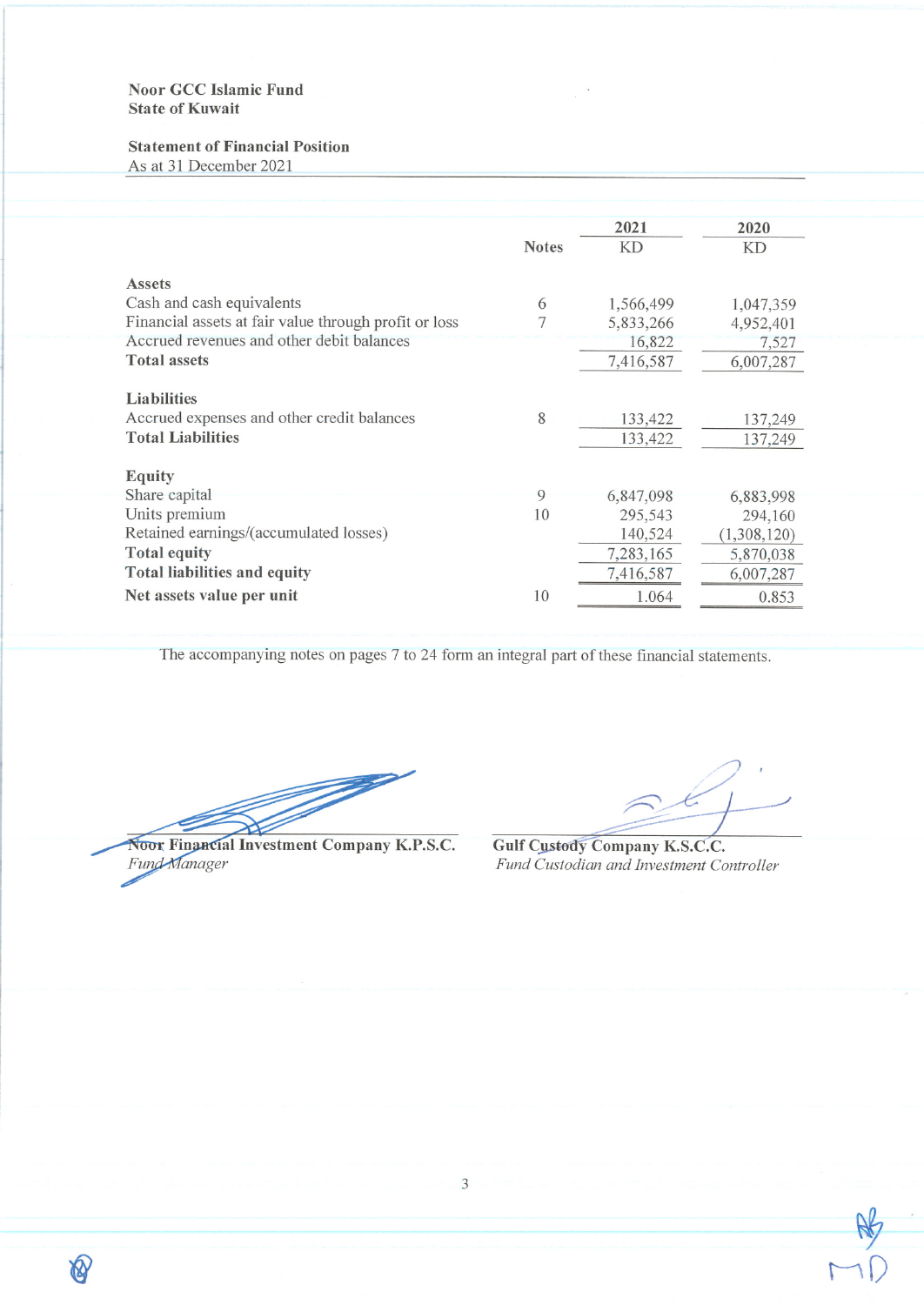# **Statement of Comprehensive Income**

For the year ended 31 December 2021

|                                                             | <b>Notes</b> | 2021<br>KD | 2020<br>KD |
|-------------------------------------------------------------|--------------|------------|------------|
| <b>Revenues</b>                                             |              |            |            |
| Unrealized profit on financial assets at fair value through |              |            |            |
| profit or loss                                              | 7            | 1,236,396  | 150,537    |
| Realized profit/(loss) on sale of financial assets at fair  |              |            |            |
| value through profit or loss                                |              | 271,791    | (26,351)   |
| Dividends income                                            |              | 161,685    | 156,092    |
| Profit from savings account                                 |              | 64         | 318        |
| <b>Total revenues</b>                                       |              | 1,669,936  | 280,596    |
| <b>Expenses</b>                                             |              |            |            |
| <b>Management Fees</b>                                      | 11           | (202, 497) | (81, 409)  |
| Fund Custodian and Investment Controller fees               | 12,13        | (8,510)    | (6,784)    |
| Other expenses                                              |              | (8,505)    | (7,908)    |
| Losses from foreign exchange differences                    |              | (1,780)    | (1,939)    |
| <b>Total expenses</b>                                       |              | (221, 292) | (98,040)   |
| Total comprehensive income for the year                     |              | 1,448,644  | 182,556    |

The accompanying notes on pages 7 to 24 form an integral part of these financial statements.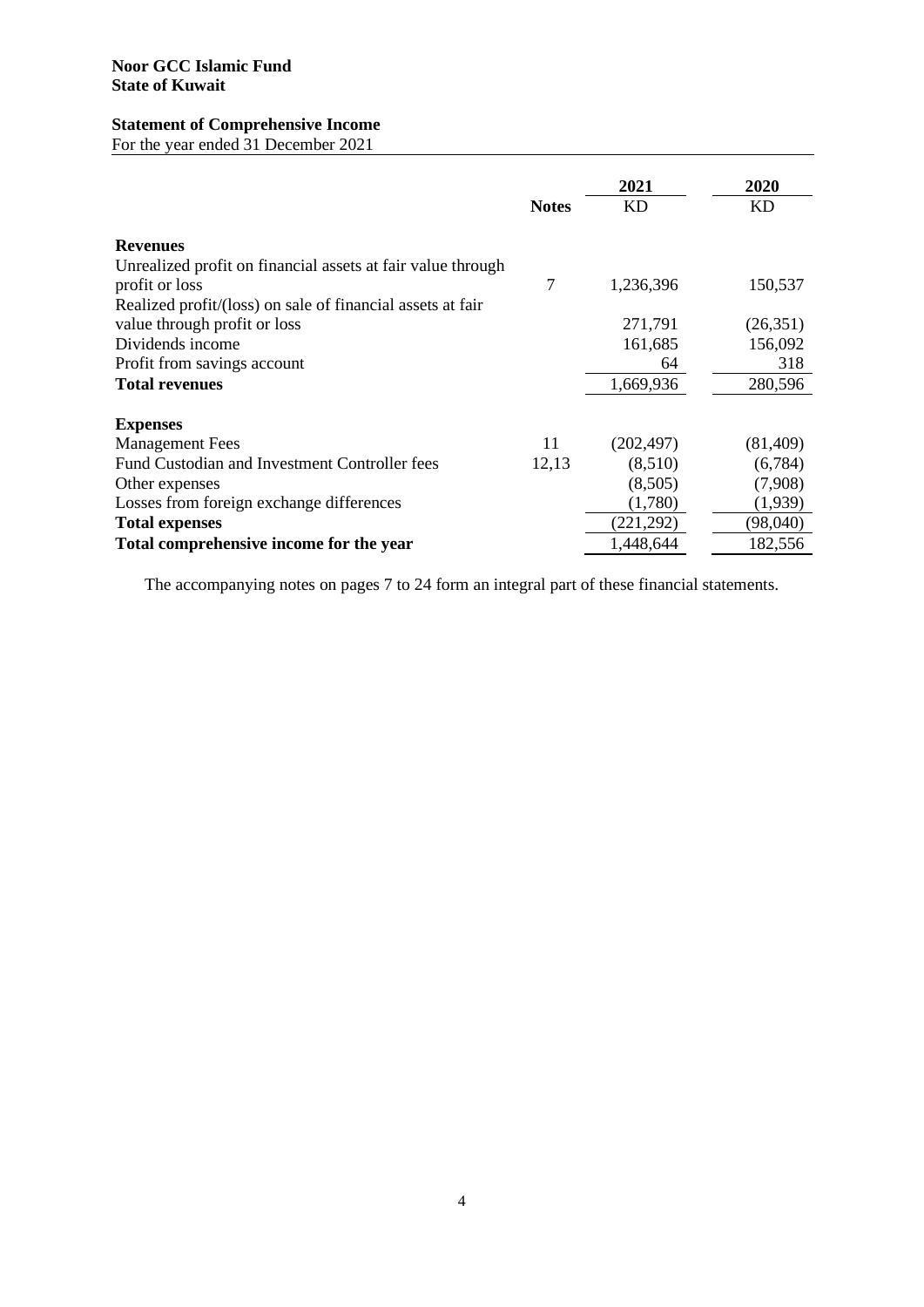# **Noor GCC Islamic Fund State of Kuwait**

# **Statement of Changes in Equity**

For the year ended 31 December 2021

|                                         | <b>Share capital</b><br>KD. | <b>Units</b><br>premium<br><b>KD</b> | (Accumulated<br>losses)/Retained<br>earnings<br>KD | <b>Total equity</b><br>KD |
|-----------------------------------------|-----------------------------|--------------------------------------|----------------------------------------------------|---------------------------|
| At 1 January 2020                       | 6,896,998                   | 291,664                              | (1,490,676)                                        | 5,697,986                 |
| Total comprehensive income for the year |                             |                                      | 182,556                                            | 182,556                   |
| Redemption on units                     | (13,000)                    | 2,496                                |                                                    | (10, 504)                 |
| At 31 December 2020                     | 6,883,998                   | 294,160                              | (1,308,120)                                        | 5,870,038                 |
| At 1 January 2021                       | 6,883,998                   | 294,160                              | (1,308,120)                                        | 5,870,038                 |
| Total comprehensive income for the year |                             |                                      | 1,448,644                                          | 1,448,644                 |
| Redemption on units                     | (36,900)                    | 1,383                                |                                                    | (35,517)                  |
| At 31 December 2021                     | 6,847,098                   | 295,543                              | 140,524                                            | 7,283,165                 |

The accompanying notes on pages 7 to 24 form an integral part of these financial statements.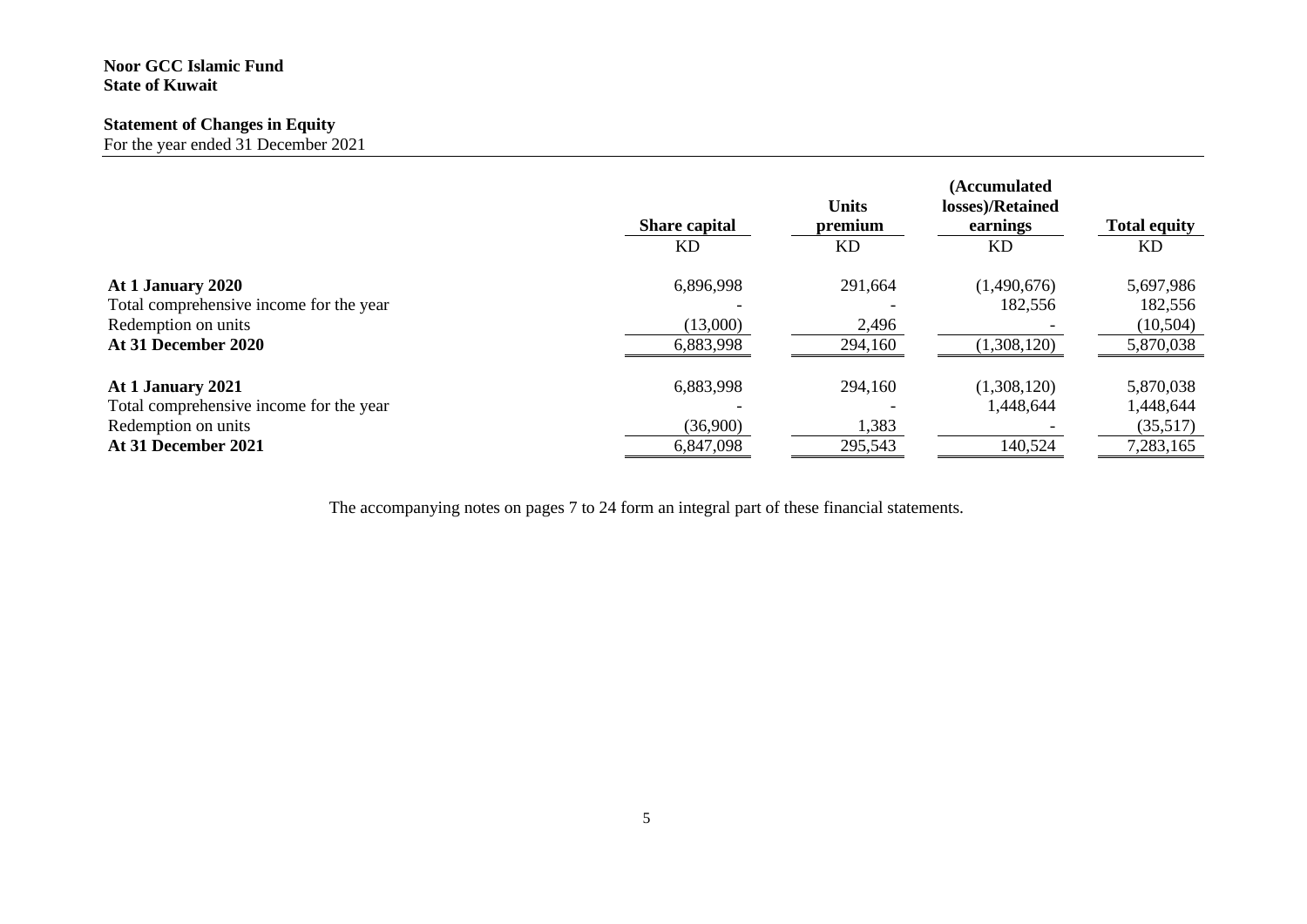# **Statement of Cash Flows**

For the year ended 31 December 2021

|                                                              | 2021        | 2020       |
|--------------------------------------------------------------|-------------|------------|
|                                                              | <b>KD</b>   | <b>KD</b>  |
| <b>Operating activities</b>                                  |             |            |
| Net profit for the year                                      | 1,448,644   | 182,556    |
| Adjustments for:                                             |             |            |
| Unrealized profit on financial assets at fair value through  |             |            |
| profit or loss                                               | (1,236,396) | (150, 537) |
| Realized (profit)/losses on sale of financial assets at fair |             |            |
| value through profit or loss                                 | (271, 791)  | 26,351     |
| Dividends income                                             | (161, 685)  | (156,092)  |
| Profit from savings account                                  | (64)        | (318)      |
|                                                              | (221, 292)  | (98,040)   |
| Changes in operating assets and liabilities:                 |             |            |
| Financial assets at fair value through profit or loss        | 627,322     | 317,886    |
| Accrued expenses and other credit balances                   | 100,517     | 139,346    |
| Dividend revenues received                                   | 152,390     | 175,747    |
| Profit received from savings account                         | 64          | 318        |
| Management, Custodian and Investment Controller fees         |             |            |
| paid                                                         | (104, 344)  | (87, 561)  |
| Net cash flows from operating activities                     | 554,657     | 447,696    |
| <b>Financing activities</b>                                  |             |            |
| Payment for redeemed units                                   | (35,517)    | (10, 504)  |
| Net cash flows used in financing activities                  | (35,517)    | (10, 504)  |
| Net increase in cash and cash equivalents                    | 519,140     | 437,192    |
| Cash and cash equivalents at beginning of the year           | 1,047,359   | 610,167    |
| Cash and cash equivalents at end of the year                 | 1,566,499   | 1,047,359  |

The accompanying notes on pages 7 to 24 form an integral part of these financial statements.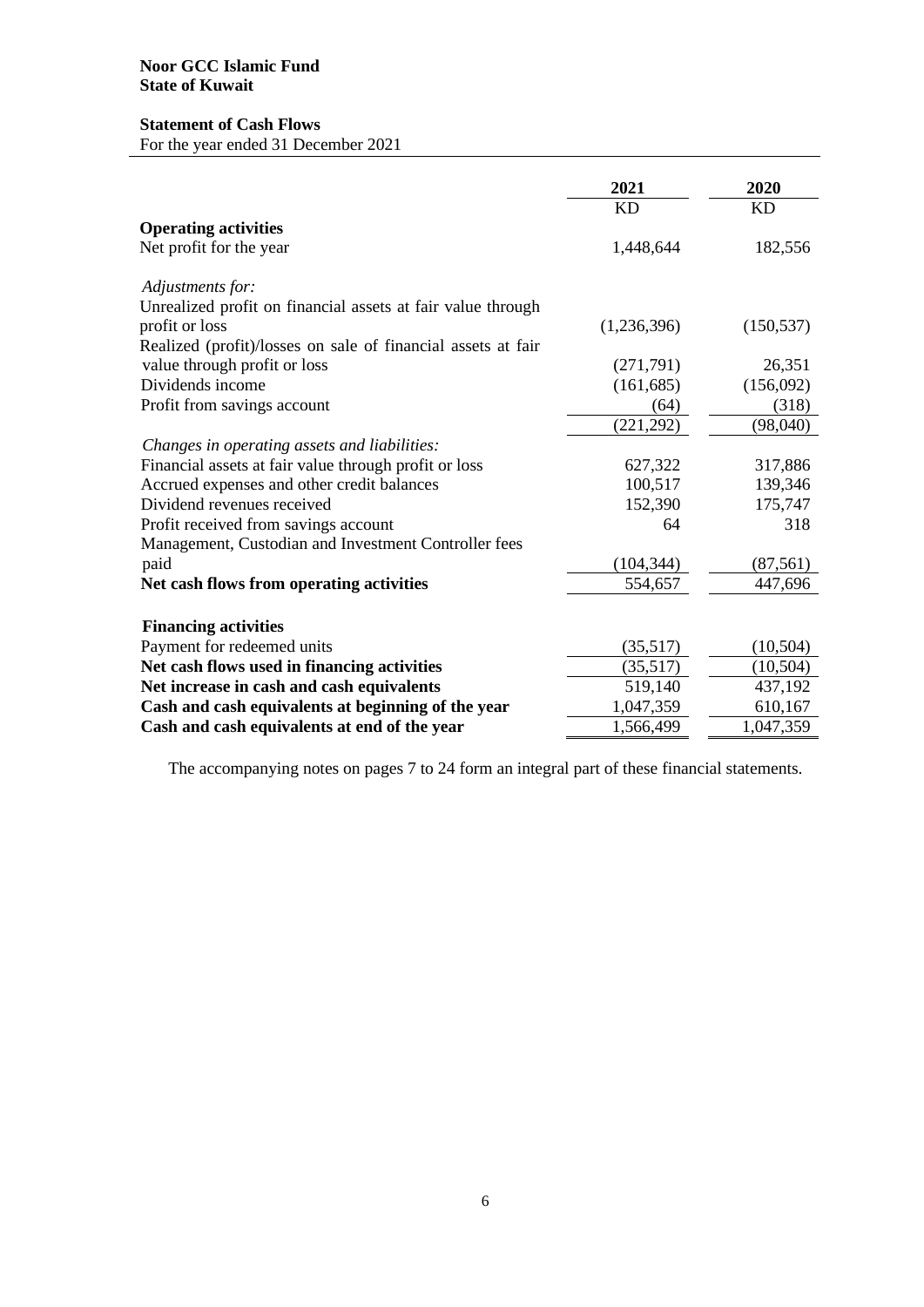For the year ended 31 December 2021

### **1. General Information**

Noor GCC Islamic Fund ("the Fund") is an open-ended investment Fund domiciled in the State of Kuwait. The Fund has been incorporated on 13 February 2007 as an open-ended investment fund with a five-year period in accordance with the Decree Law No. 31 of 1990 on the Regulation of Securities Trading and the Establishment of Investment Funds.

The term of the Fund is five years commencing from the date of establishment. This term is renewable for further similar periods subject to approval of more than 50% of the Unit Holders.

On 19 November 2020, the Capital Markets Authority (CMA) has approved the renewal of the Fund's license for three years renewable for similar periods effective from 5 February 2021.

The Fund aims to realize long-term capital profits, to develop returns by mainly investing in the listed shares or holding interests in the companies that will be listed in Kuwait Stock Exchange, or in the official GCC stock exchanges and to invest surplus funds in investment instruments market (short and medium-term deposits that are in compliance with Islamic Sharia principles) while considering the restrictions applicable to investment in such system.

The Fund is being managed by Noor Financial Investment Company K.P.S.C. ("the Fund Manager') whose head office is located in Noor building, Shuwaikh, intersection of Jahra Street and International Airport Road, P.O. Box 3311, Safat 13034, the State of Kuwait.

Gulf Custody Company K.S.C.C. is the Fund Custodian, Investment Controller and Unitholders registrar.

The annual General Assembly for Unit Holders held on 3 October 2021 has approved the financial statements for the financial year ended 31 December 2020.

The financial statements for the year ended 31 December 2021 were authorized for issue by the Fund Manager on 13 February 2022.

# **2. Basis of preparation**

These financial statements have been prepared under the historical cost basis, except for financial assets at fair value through profit or loss that were stated at fair value.

The financial statements have been presented in Kuwaiti Dinars ("KD") which is the Fund's functional and presentation currency.

The preparation of financial statements in compliance with applied IFRSs requires the use of certain critical accounting estimates. It also requires the Fund Manager to exercise judgment in applying the Fund's accounting policies. The areas of accounting estimates and assumptions and critical judgements made in preparing the financial statements and their effect are disclosed in Note 5.

#### **2.1 Statement of compliance**

The financial statements of the Fund have been prepared in accordance with the International Financial Reporting Standards ("IFRSs"), IFRIC interpretations, Fund's Articles of Association and the guidelines of CMA.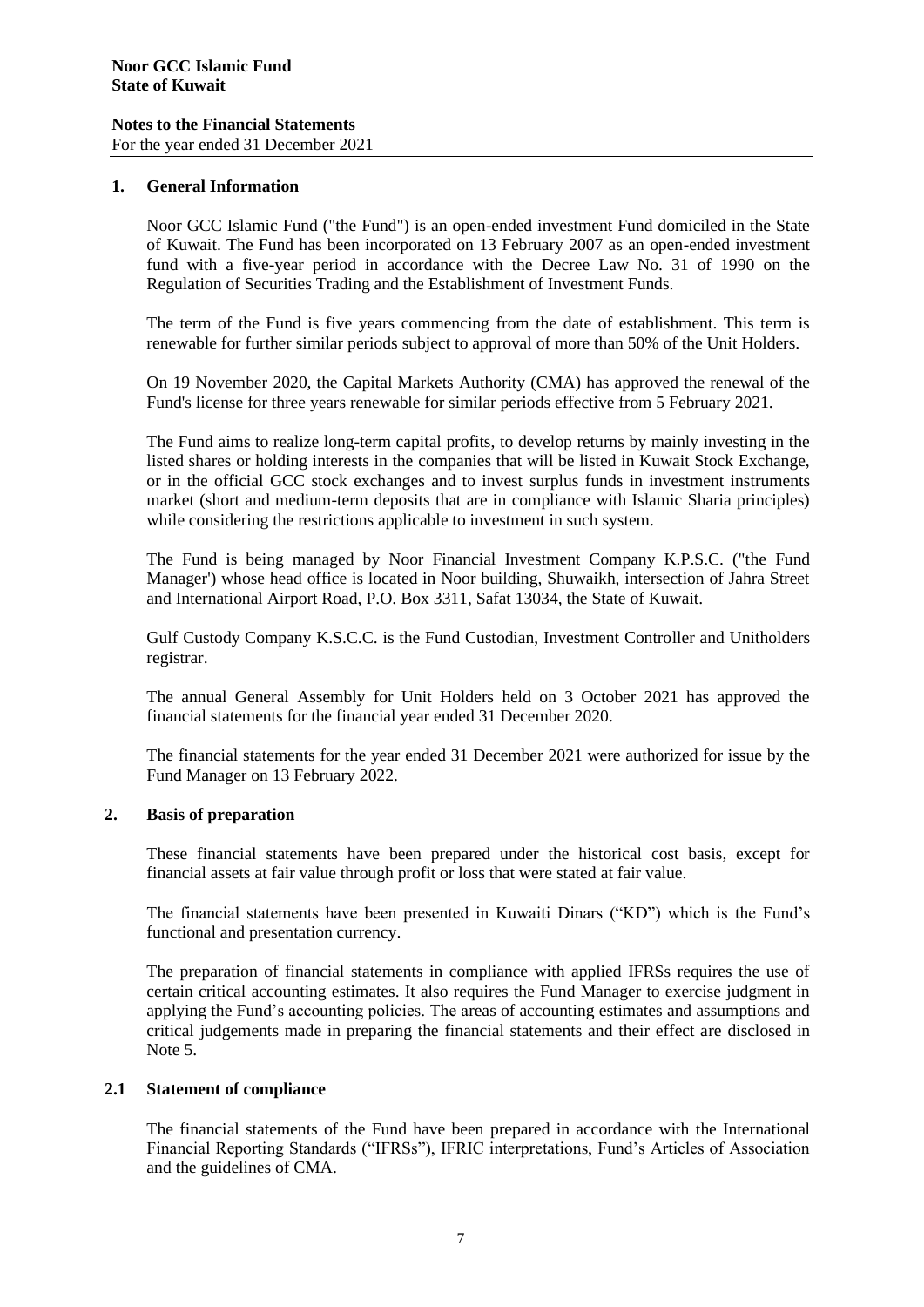For the year ended 31 December 2021

# **3. Application of new and revised international financial reporting standards ("IFRSs")**

# **a) New standards, interpretations and amendments effective from 1 January 2021**

The accounting policies used in preparation of the financial statements are consistent with those used in the previous year ended 31 December 2020 except for the changes due to implementation some of the new and amended International Financial Reporting Standards as at 1 January 2021. A number of other amendments are effective from 1 January 2021, but they do not have a material impact on the Fund's financial statements.

# *COVID-19-Related Rent Concessions (Amendments to IFRS 16)*

On 28 May 2020, the IASB issued Covid-19-Related Rent Concessions - amendment to IFRS 16 Leases. The amendments provide relief to lessees from applying IFRS 16 guidance on lease modification accounting for rent concessions arising as a direct consequence of the Covid-19 pandemic. As a practical expedient, a lessee may elect not to assess whether a Covid-19 related rent concession from a lessor is a lease modification. A lessee that makes this election accounts for any change in lease payments resulting from the Covid-19 related rent concession the same way it would account for the change under IFRS 16, if the change were not a lease modification.

The amendment was intended to be applied until 30 June 2021, but as the impact of the Covid-19 pandemic is continuing, on 31 March 2021, the IASB extended the period of application of the practical expedient to 30 June 2022. The amendment applies to annual reporting periods beginning on or after 1 April 2021.

However, the Fund has not received Covid-19-related rent concessions but plans to apply the practical expedient if it becomes applicable within the allowed period of application.

### *Interest Rate Benchmark Reform - phase 2: amendments to IFRS 9, IAS 39, IFRSs (7), (4), and (16)*

The amendments provide temporary reliefs which address the financial statements' effects when an interbank offered rate (IBOR) is replaced with an alternative nearly risk-free interest rate (RFR). The amendments include the following practical expedients:

- A practical expedient to require contractual changes, or changes to cash flows that are directly required by the reform, to be treated as changes to a floating interest rate, equivalent to a movement in the market rate of interest.
- Permit changes required by IBOR reform to be made to hedge designations and hedge documentation without the hedging relationship being discontinued.
- Provide temporary relief to entities from having to meet the separately identifiable requirement when a RFR instrument is designated as a hedge of a risk component.

These amendments had no impact on the financial statements of the Fund. The Fund intends to use the practical expedients in future periods if they become applicable.

# **b) Standards and amendments issued but not yet effective**

The following new and amended IASB Standards have been issued but are not yet effective, and have not been early applied by the Fund.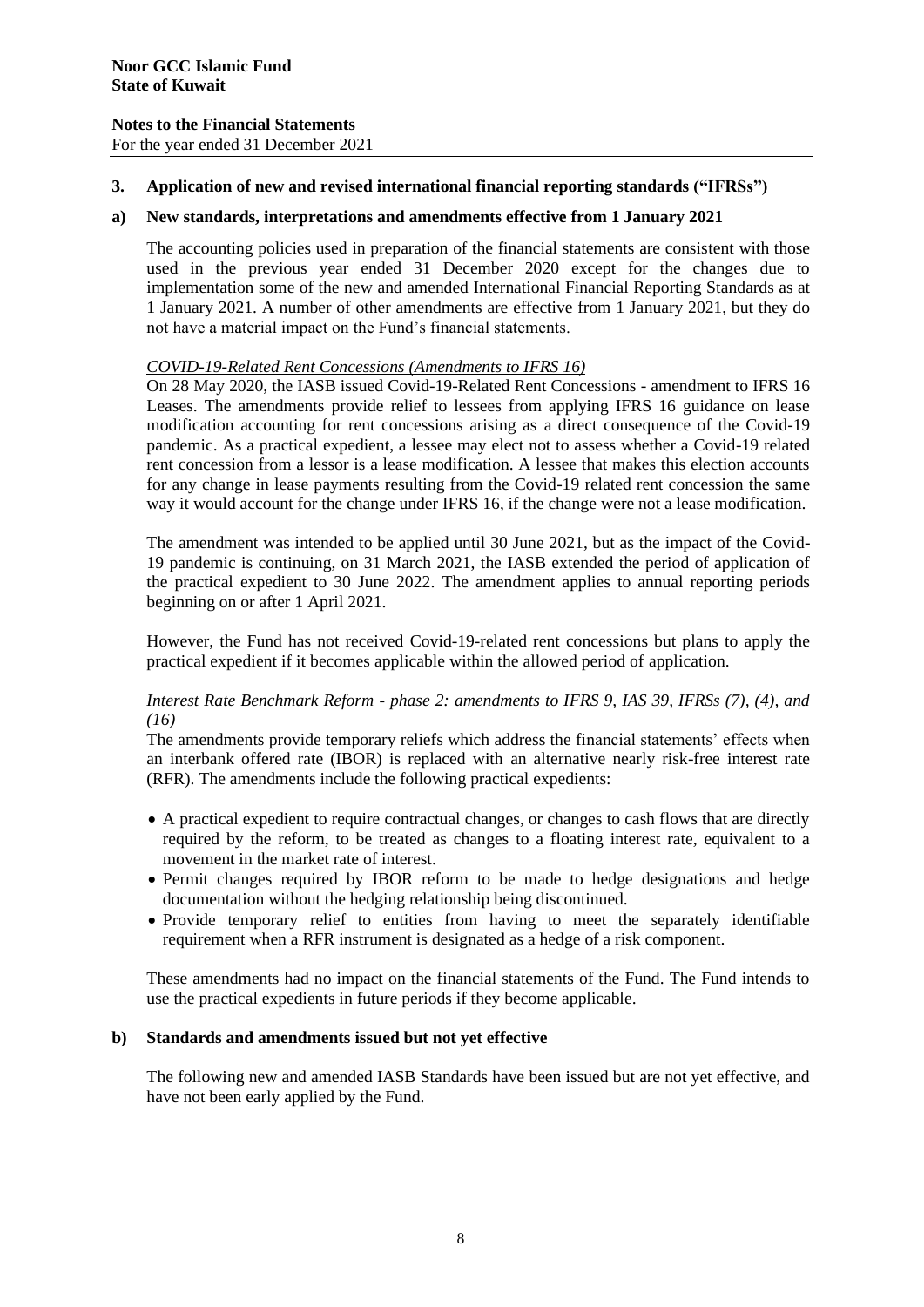For the year ended 31 December 2021

# **3. Application of new and revised international financial reporting standards (IFRSs) (Continued)**

### **b) Standards and amendments issued but not yet effective (Continued)**

### *IFRS 17: Insurance Contracts*

This standard will be effective for annual periods beginning on or after 1 January 2023 and replaces IFRS 4 - "Insurance Contracts". The new standard applies to all types of insurance contracts, regardless of the type of entities that issue them, as well as to certain guarantees and financial instruments with discretionary participation features. The core of IFRS 17 is the general model, supplemented by:

- A specific adoption for contracts with direct participation features (Variable fee approach).
- A simplified approach (premium allocation approach) mainly for short duration contracts.

Early application is permitted provided that the Fund also applies IFRS 9 and IFRS 15 on or before the date it first applies IFRS 17.

This standard is not expected to have any impact on the financial statements of the Fund.

#### *Amendments to IAS 1: Classification of Liabilities as Current or Non-current*

In January 2020, the IASB issued amendments to paragraphs 69 to 76 of IAS 1 to specify the requirements for classifying liabilities as current or non-current. The amendments clarify:

- What is meant by a right to defer settlement.
- That a right to defer must exist at the end of the reporting period.
- That classification is unaffected by the likelihood that an entity will exercise its deferral right.
- That only if an embedded derivative in a convertible liability is itself an equity instrument would the terms of a liability not impact its classification.

The amendments are effective for annual reporting periods beginning on or after 1 January 2023 and must be applied retroactively. The Fund is currently assessing the impact the amendments will have on current practice and whether existing loan agreements may require renegotiation.

#### *Amendments to IFRS 3: Reference to the Conceptual Framework*

In May 2020, the IASB issued Amendments to IFRS 3 Business Combinations - Reference to the Conceptual Framework. The amendments are intended to replace a reference to the Framework for the Preparation and Presentation of Financial Statements, issued in 1989, with a reference to the Conceptual Framework for Financial Reporting issued in March 2018 without significantly changing its requirements. The Board also added an exception to the recognition principle of IFRS 3 to avoid the issue of potential 'day 2' gains or losses arising for liabilities and contingent liabilities that would be within the scope of IAS 37 or IFRIC 21 Levies, if incurred separately.

At the same time, the Board decided to clarify existing guidance in IFRS 3 for contingent assets that would not be affected by replacing the reference to the Framework for the Preparation and Presentation of Financial Statements.

The amendments are effective for annual reporting periods beginning on or after 1 January 2022 and apply prospectively.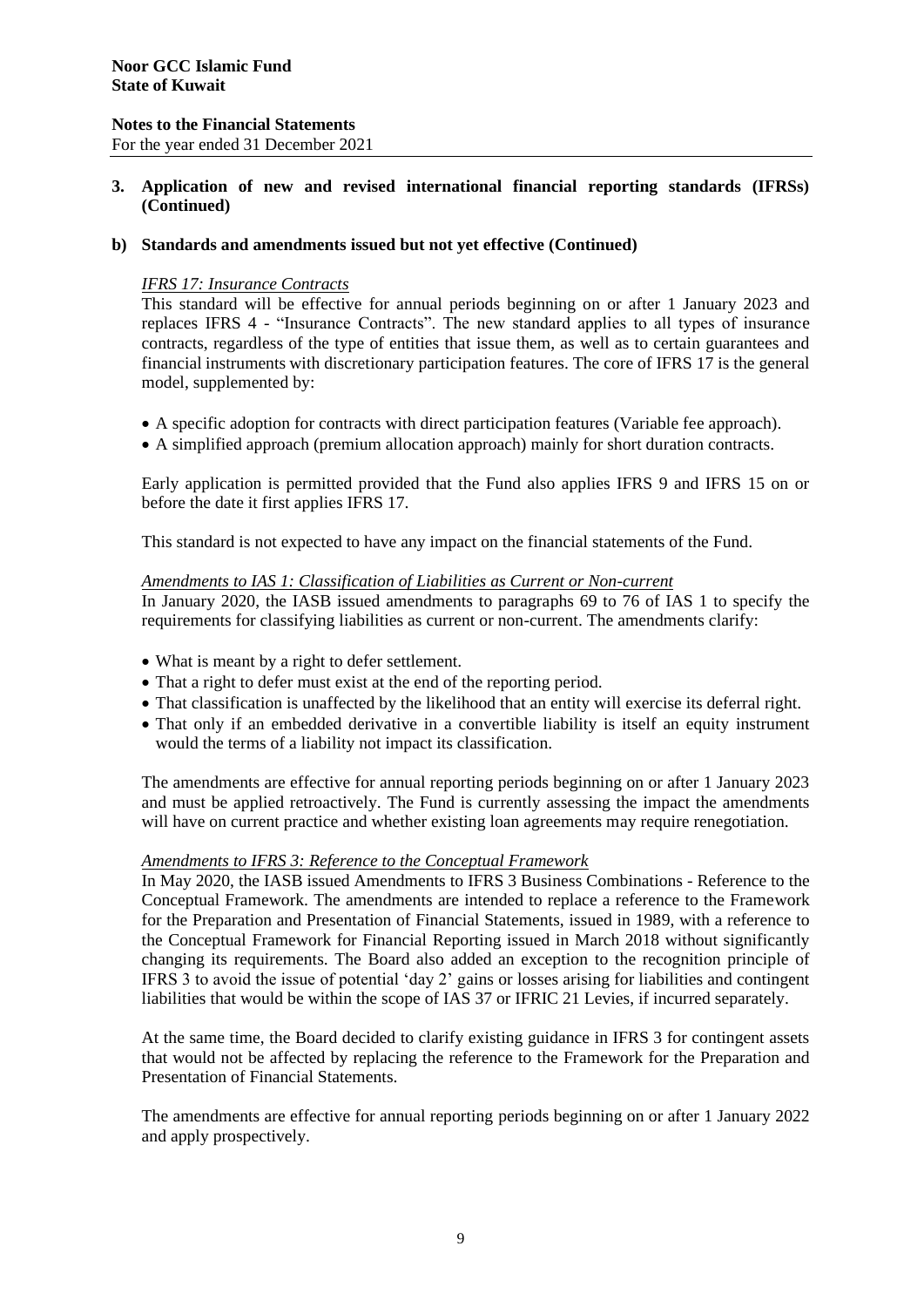For the year ended 31 December 2021

# **3. Application of new and revised international financial reporting standards (IFRSs) (Continued)**

# **b) Standards and amendments issued but not yet effective (Continued)**

#### *Amendments to IAS 16: Property, Plant and Equipment: Proceeds before Intended Use*

In May 2020, the IASB issued Property, Plant and Equipment — Proceeds before Intended Use, which prohibits entities deducting from the cost of an item of property, plant and equipment, any proceeds from selling items produced while bringing that asset to the location and condition necessary for it to be capable of operating in the manner intended by management. Instead, an entity recognises the proceeds from selling such items, and the costs of producing those items, in profit or loss.

The amendment is effective for annual reporting periods beginning on or after 1 January 2022 and must be applied retroactively to items of property, plant and equipment made available for use on or after the beginning of the earliest period presented when the entity first applies the amendment.

The amendments are not expected to have a material impact on the Fund.

### *Amendments to IAS 37: Onerous Contracts – Costs of Fulfilling a Contract*

In May 2020, the IASB issued amendments to IAS 37 to specify which costs an entity needs to include when assessing whether a contract is onerous or loss-making.

The amendments apply a "directly related cost approach". The costs that relate directly to a contract to provide goods or services include both incremental costs and an allocation of costs directly related to contract activities. General and administrative costs do not relate directly to a contract and are excluded unless they are explicitly chargeable to the counterparty under the contract.

The amendments are effective for annual reporting periods beginning on or after 1 January 2022. It will apply these amendments to contracts for which it has not yet fulfilled all its obligations at the beginning of the annual reporting period in which it first applies the amendments.

# **Annual Improvements to IFRS Standards 2018-2020 cycle**

The following is the summary of the amendments from the 2018-2020 annual improvements cycle:

### *IFRS 1 First-time Adoption of International Financial Reporting Standards – Subsidiary as a first-time adopter*

The amendment permits a subsidiary that elects to apply paragraph D16(a) of IFRS 1 to measure cumulative translation differences using the amounts reported by the Parent Company, based on the Parent Company's date of transition to IFRS. This amendment is also applied to an associate or joint venture that elects to apply paragraph D16 (a) of IFRS 1.

These amendments will become effective for annual periods beginning on or after 1 January 2022, with early application permitted.

The amendments are not expected to have an impact on the Fund.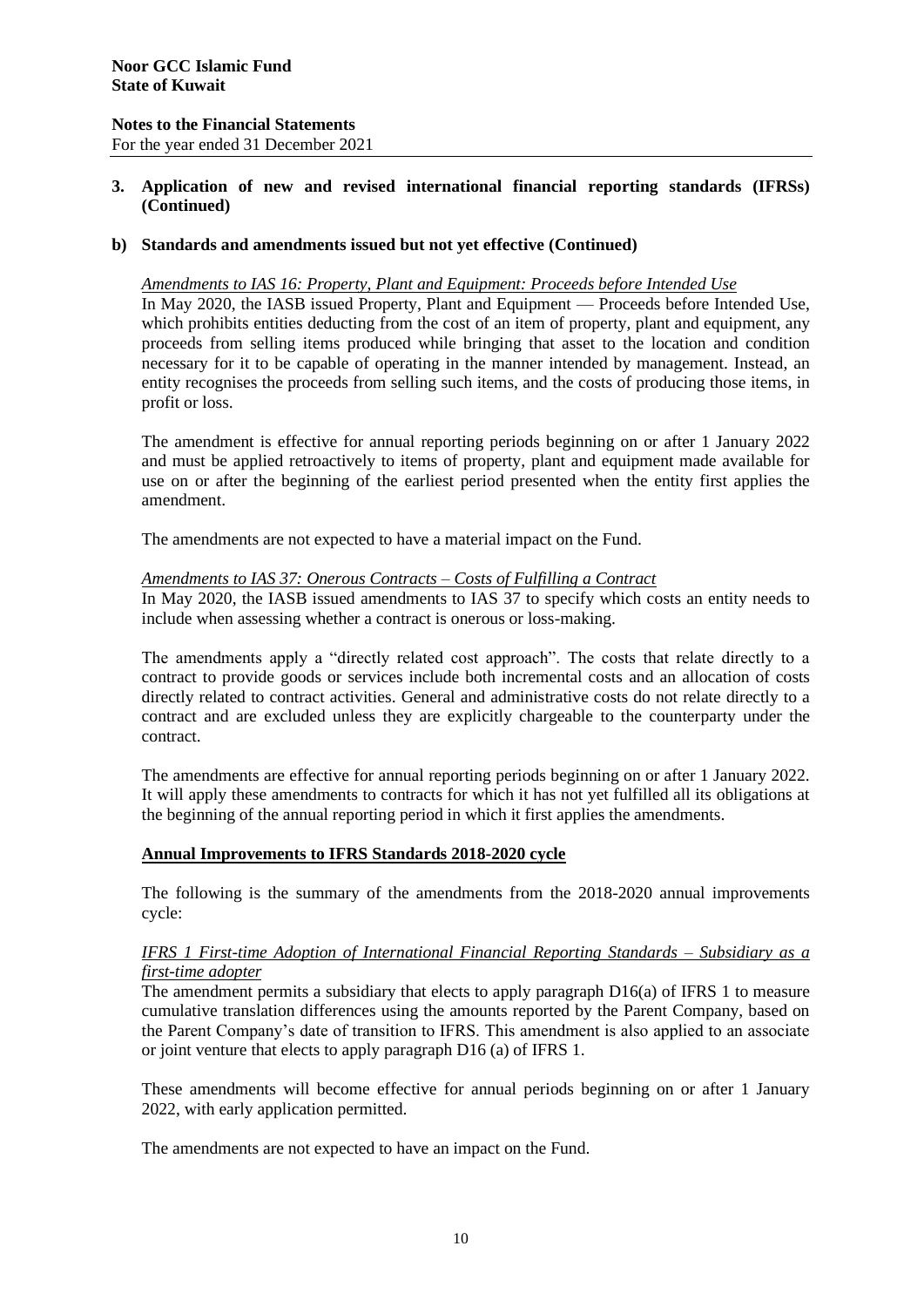For the year ended 31 December 2021

# **3. Application of new and revised international financial reporting standards (IFRSs) (Continued)**

### **b) Standards and amendments issued but not yet effective (Continued)**

# *IFRS 9 Financial Instruments – Fees in the '10 per cent' test for derecognition of financial liabilities*

The amendment clarifies the fees that an entity includes when assessing whether the terms of a new or modified financial liability are substantially different from the terms of the original financial liability. These fees include only those paid or received between the borrower and the lender, including fees paid or received by either the borrower or lender on the other's behalf. An entity applies the amendment to financial liabilities that are modified or exchanged on or after the beginning of the annual reporting period in which the entity first applies the amendment.

These amendments will become effective for annual periods beginning on or after 1 January 2022, with early application permitted. The Fund will apply the amendments to financial liabilities that are modified or exchanged on or after the beginning of the annual reporting period in which the entity first applies the amendment.

The amendments are not expected to have a material impact on the Fund.

### *IFRS 16 Leases: Lease incentives*

The amendment removes the illustration of payments from the lessor relating to leasehold improvements in Illustrative Example 13 accompanying IFRS 16. This removes potential confusion regarding the treatment of lease incentives when applying IFRS 16.

The amendments are not expected to have an impact on the Fund.

# *Definition of Accounting Estimates - Amendments to IAS 8*

In February 2021, the IASB issued amendments to IAS 8, in which it introduces a definition of "accounting estimates". The amendments clarify the distinction between changes in accounting estimates and changes in accounting policies and the correction of errors. Also, they clarify how entities use measurement techniques and inputs to develop accounting estimates.

The amendments are effective for annual reporting periods beginning on or after 1 January 2023 and apply to changes in accounting policies and changes in accounting estimates that occur on or after the start of that period. Earlier application is permitted as long as this fact is disclosed.

The amendments are not expected to have an impact on the Fund.

# *Disclosure of Accounting Policies - Amendments to IAS (1) and IFRS Practice Statement (2)*

In February 2021, the IASB issued amendments to IAS 1 and IFRS Practice Statement 2 Making Materiality Judgements, in which it provides guidance and examples to help entities apply materiality judgements to accounting policy disclosures. The amendments aim to help entities provide accounting policy disclosures that are more useful by replacing the requirement for entities to disclose their 'significant' accounting policies with a requirement to disclose their 'material' accounting policies and adding guidance on how entities apply the concept of materiality in making decisions about accounting policy disclosures.

The amendments to IAS 1 are applicable for annual periods beginning on or after 1 January 2023 with earlier application permitted. Since the amendments to the Practice Statement 2 provide non-mandatory guidance on the application of the definition of material to accounting policy information, an effective date for these amendments is not necessary.

The Fund is currently assessing the impact of the amendments to determine the impact they will have on the Fund's accounting policy disclosures.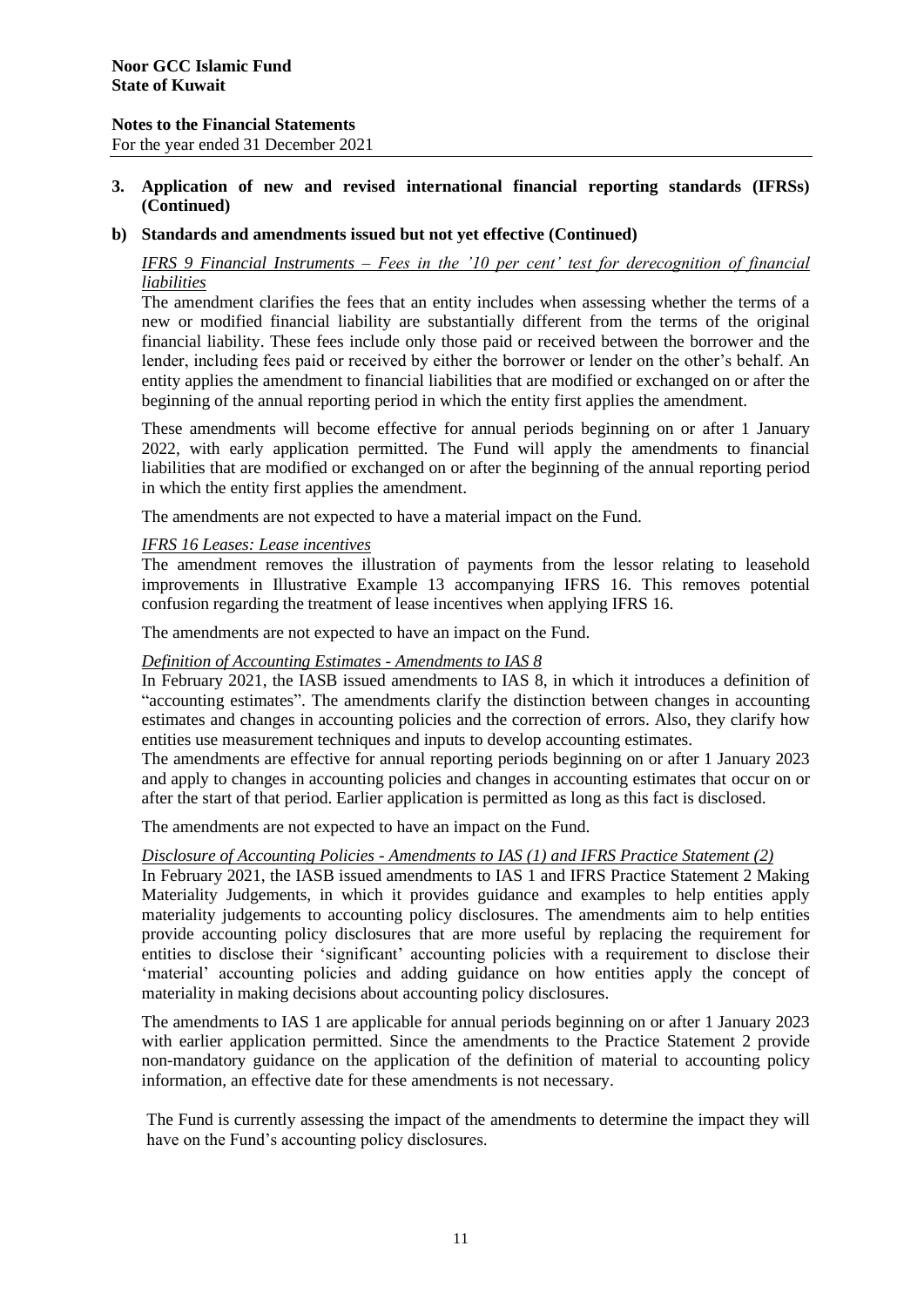For the year ended 31 December 2021

### **4. Significant accounting policies**

#### **4.1 Presenting assets and liabilities in the statement of financial position**

The nature of Fund's activity, as an entity established for the purposes of investment, requires classification of assets and liabilities in descending order as per its liquidity in the statement of financial position, as the management believes that this presentation provides information more relevant and reliable to the Fund's activities. This way of presentation of assets and liabilities requires submission of other information about the maturities of all financial assets and liabilities in the notes to the financial statements. The Fund submits this information based on the length of the remaining contractual term as at the financial statements date.

The Fund's financial assets include cash and cash equivalents, financial assets at fair value through profit or loss, accrued revenues and other debit balances.

The Fund's financial liabilities include accrued expenses and other credit balances.

The amounts expected to be collected for assets or to be paid for the liabilities are presented, at minimum, in notes as assets and liabilities due within one year from the financial statements date. However, the Fund has no assets or liabilities due within a period exceeding one year from the financial statements date.

### **4.2 Financial instruments**

The Fund classifies its financial instruments as financial assets and financial liabilities. Financial assets and financial liabilities are recognized when the Fund becomes a party of the contractual provisions of such instruments.

The financial assets and liabilities that are stated in the statement of financial position include cash and cash equivalents, financial assets at fair value through profit or loss, accrued revenues, other debit balances, accrued expenses and other credit balances.

#### **Financial assets**

#### **Classification and initial recognition**

To determine the classification and measurement category of financial assets, IFRS 9 requires assessment of all financial assets, except for equity instruments and derivatives, based on the Fund's business model for managing the Fund's assets and the contractual cash flows characteristics of these instruments.

Financial assets classified in the financial statements within the scope of IFRS 9 are as follows:

- Financial assets at amortised cost.
- Financial assets at fair value through profit or loss.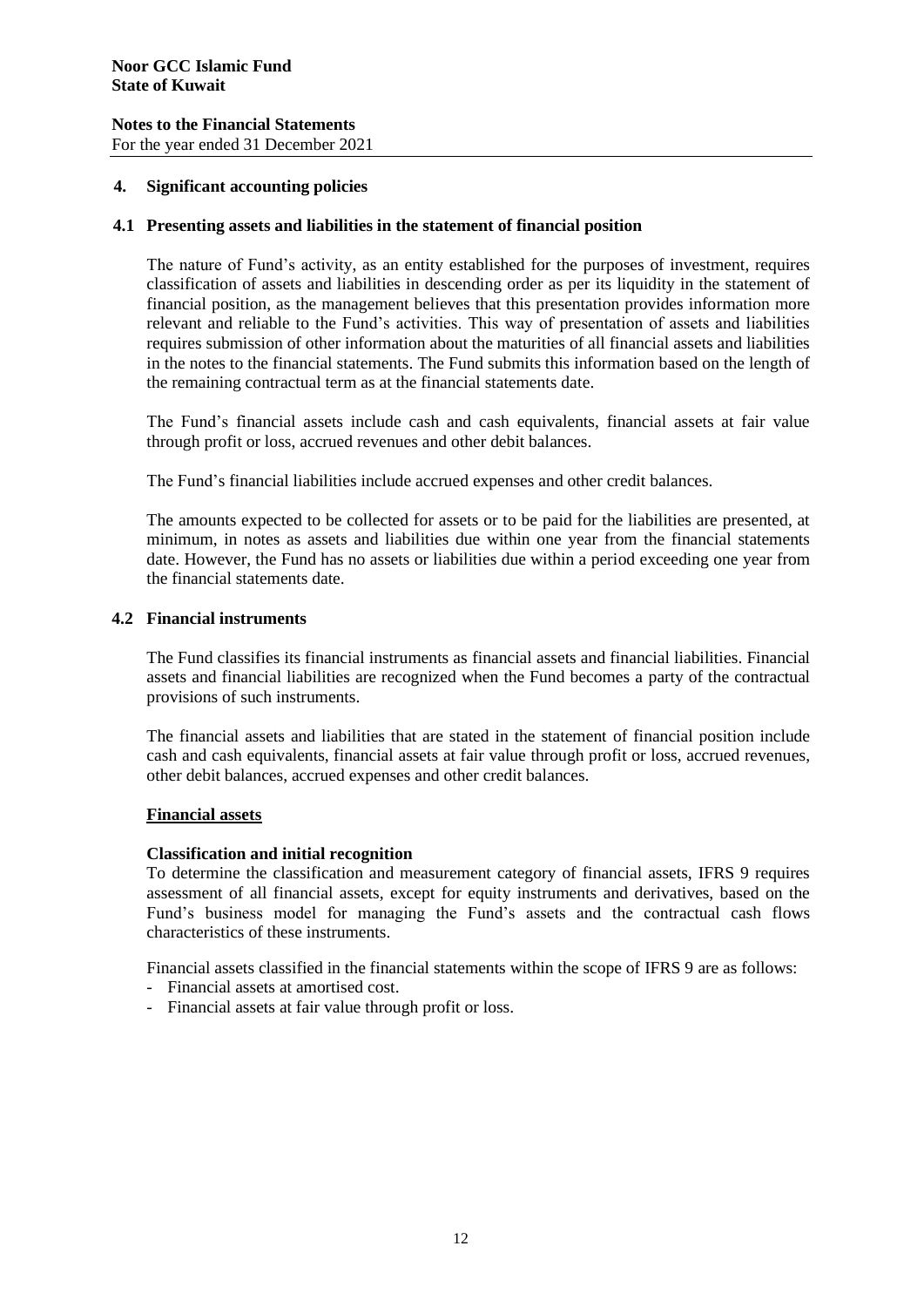For the year ended 31 December 2021

### **4. Significant accounting policies (Continued)**

### **4.2 Financial instruments (Continued)**

### **Financial assets (continued)**

#### **Subsequent measurement**

The subsequent measurement of financial assets depends on their classification as follows:

#### *Financial assets carried at amortised cost*

A financial asset is measured at amortised cost if both of the following conditions are met and is not designated at fair value through profit or loss:

- It is held within a business model whose objective is to hold assets to collect contractual cash flows; and
- Its contractual terms give rise on specified dates to cash flows that are solely payments of principal and yield on the principal amount outstanding.

Financial assets at amortised cost are subsequently measured at amortized cost using the effective yield method adjusted for impairment losses, if any. Profits and losses are recognized in the statement of comprehensive income when the asset is derecognised, adjusted or impaired.

The financial assets at amortised cost consist of cash and cash equivalents, accrued revenues and other debit balances.

#### *Effective yield rate method*

The effective yield rate method is a method of calculating the amortised cost of a financial asset. The effective yield rate is the rate that exactly discounts estimated future cash receipts through the expected life of the financial asset, or, where appropriate, a shorter period.

#### *Cash and cash equivalents*

Cash and cash equivalents include cash at local and foreign banks and cash in investment portfolios. Cash at banks and at investment portfolios are exposed to an insignificant risk of changes in value.

#### *Accrued revenues and other debit balances*

Accrued revenues and other debit balances are amounts due in the ordinary course of business and are recognized initially at fair value and subsequently measured at amortised cost using the effective interest method, less provision for impairment.

#### **Impairment of financial assets**

Expected credit losses are based on the difference between the contractual cash flows due in accordance with the contract and all the cash flows that the Fund expects to receive. The shortfall is discounted at an approximation to the asset's original effective yield rate. The expected cash flows will include cash flows from sale of collateral held or other credit enhancements that are regarded as an integral part of the contractual terms.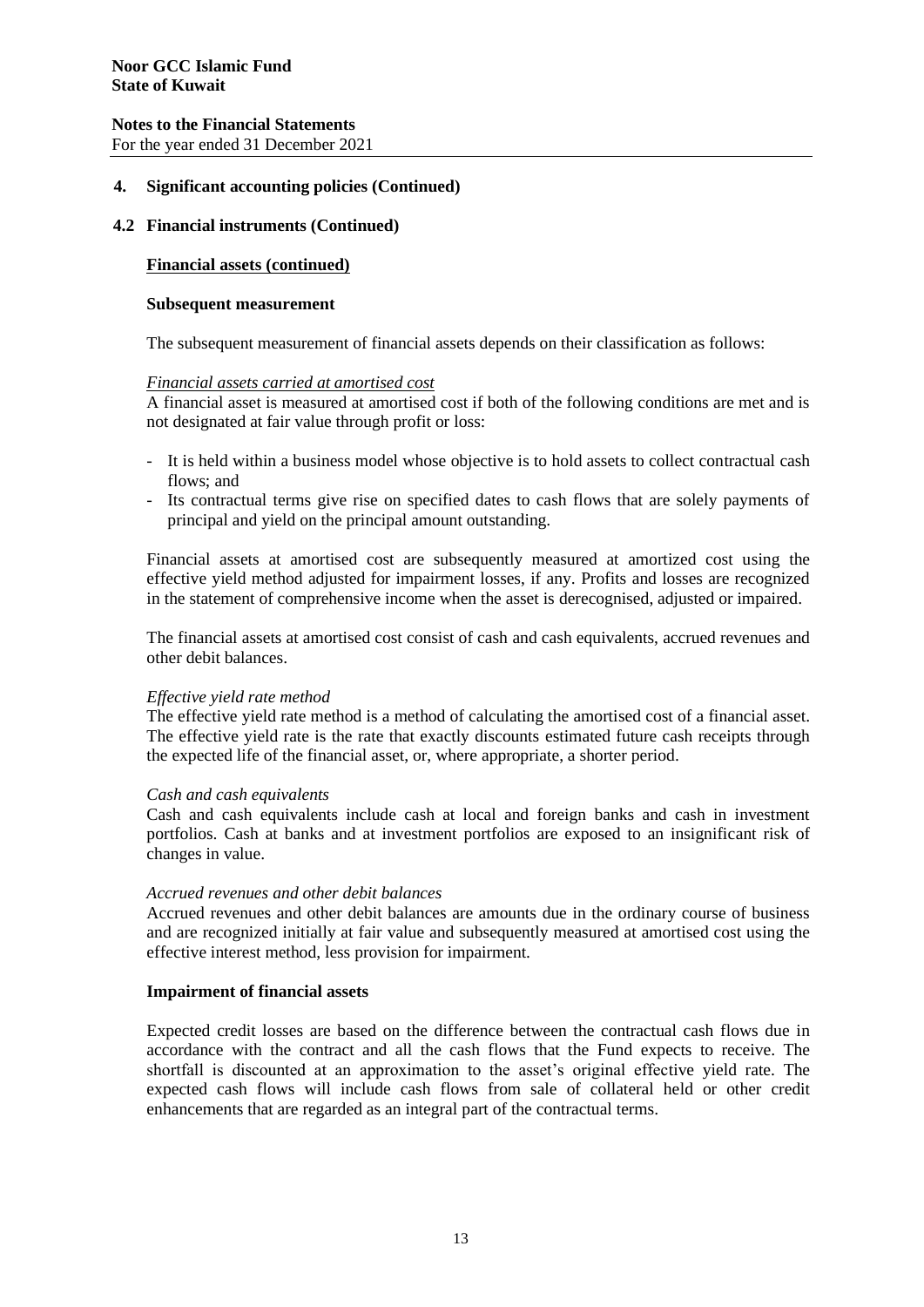For the year ended 31 December 2021

### **4. Significant accounting policies (Continued)**

### **4.2 Financial instruments (Continued)**

#### **Financial assets (continued)**

# **Impairment of financial assets (continued)**

In terms of accrued revenues and other debit balances, the Fund adopted the standard's simplified approach and calculated ECL on the basis of ECL period. The Fund has established a provision based on the historical experience of credit losses, adjusted for the future factors of debtors and the economic environment.

### Financial assets at fair value through profit or loss

The Fund classifies the financial assets as held for trading primarily when purchased or issued in order to achieve short-term profits through trading activities or when they form a part of a financial instruments portfolio that are managed together, there is evidence for emerging a new pattern to achieve short-term profits. Assets held for trading are recognized and measured at fair value in the statement of financial position. The fair value of financial assets traded in active market (such as trading securities) are based on quoted market prices at the close of trading on the reporting date.

Profits or losses on the change in fair value, profits or losses on sale and dividends are recognized in the statement of income under the contract conditions or when the right to receive the profits amount is established.

### **Derecognition**

The financial assets are derecognised (wholly or partially) when the contractual rights to receive the cash flows from the financial assets expire or when the fund transfers its right to receive cash flows from the financial assets in either of the following circumstances: (a) when the Fund transfers all risks and rewards of the financial assets ownership, or (b) when all risks and rewards of the financial assets are not transferred or retained, but the control over the financial assets is transferred. When the Fund retains control, it must continue to recognize the financial assets to the extent of its participation therein.

# **Financial liabilities**

All financial liabilities are initially recognized at fair value and in case of loans, borrowings and creditors directly attributable transactions costs are discounted. All financial liabilities are subsequently measured at fair value through profit or loss or at amortised cost using the effective yield rate method.

#### *Accounts payable*

Accounts payable item represents a commitment to repay the value of services that have been obtained in the ordinary course of business. Accounts payable are initially carried at fair value and subsequently measured at amortized cost using the effective yield rate method. Accounts payable are classified as current liabilities if the payment is due within one year or less (or within the natural operational cycle of the activity, whichever is longer), otherwise they shall be classified as non-current liabilities.

# **4.3 Offsetting financial instruments**

Financial assets and liabilities are offset, and the net amount reported in the statement of financial position when there is a legally enforceable right to offset the recognised amounts and there is an intention to settle on a net basis or realise the asset and settle the liability simultaneously.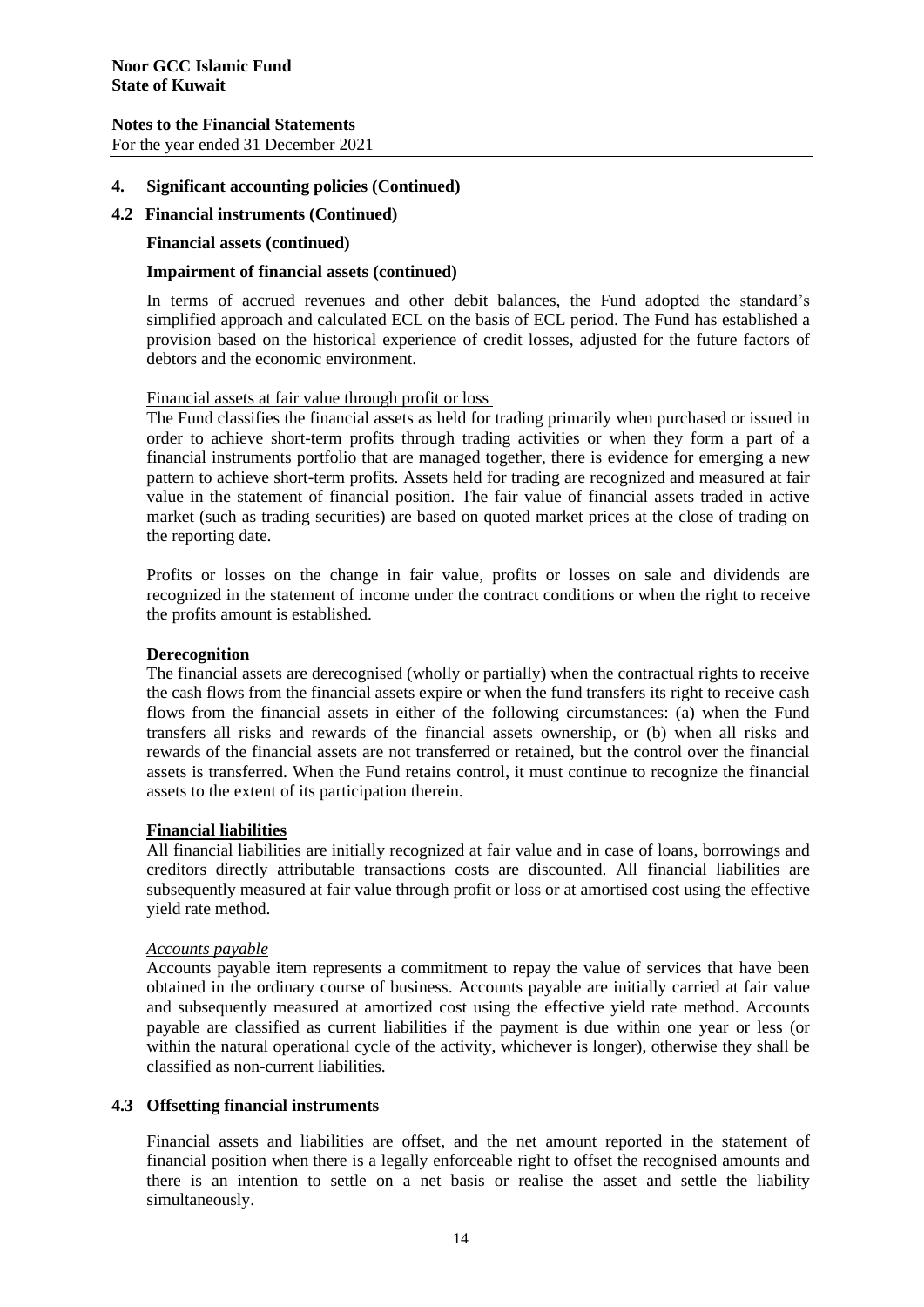# **Notes to the Financial Statements** For the year ended 31 December 2021

# **4. Significant accounting policies (Continued)**

# **4.4 Share capital**

The Fund issues redeemable units, which are redeemable in accordance with the Unit Holders option and are classified as equity under the amendment to IAS 32. Subject to the Articles of Association, as amended, the redeemable units can be returned to the Fund at any time against cash that is equal to a proportionate share of the net assets of the Fund.

# **4.5 Provisions**

Provisions are recognized where the Fund has a present obligation (legal or probable) arising from a past event and the costs to settle the obligation are both probable and able to be reliably measured. At the end of each financial period, provisions are reviewed and adjusted to reflect the best current estimate. When the time value of money has material effect, the amount recognized as a provision must be the present value of the expected expenses required to settle the obligation. Provisions for operating losses are not recognized.

# **4.6 Revenue recognition**

The Fund's revenues are mainly represented in net investment revenues that falls outside the scope of IFRS 15, and the following represents the Fund's revenues:

# Profit on sale of financial assets at fair value through profit or loss

Profit or loss on sale of financial assets at fair value through profit or loss are recognized when the Fund transfers the significant risks and rewards associated with ownership of the sold investment. Profit on sale of the financial assets at fair value through profit or loss are measured by the difference between the sale proceeds and the carrying amount of the assets at the date of sale and are recognized at the date of sale.

# *Dividends income*

Dividends income is recognized when the Fund's right to receive payment is established.

# *Profit from savings account*

Profit from savings account is recognised on a time proportion basis using the effective yield method.

# **4.7 Foreign currency**

Foreign currency transactions are recorded in Kuwaiti Dinar at the rate of exchange ruling at the date of the transaction. Monetary assets and liabilities denominated in foreign currencies are translated into Kuwaiti Dinar at the rate of exchange prevailing on the reporting date. Profits or losses resulted from exchange rate differences are taken to the statement of comprehensive income.

Non-monetary assets and liabilities that are measured in terms of historical cost in a foreign currency are translated using the exchange rate at the date of the transaction. Non-monetary assets and liabilities denominated in foreign currencies that are stated at fair value are translated to KD at the foreign exchange rates ruling at the date when the value was determined.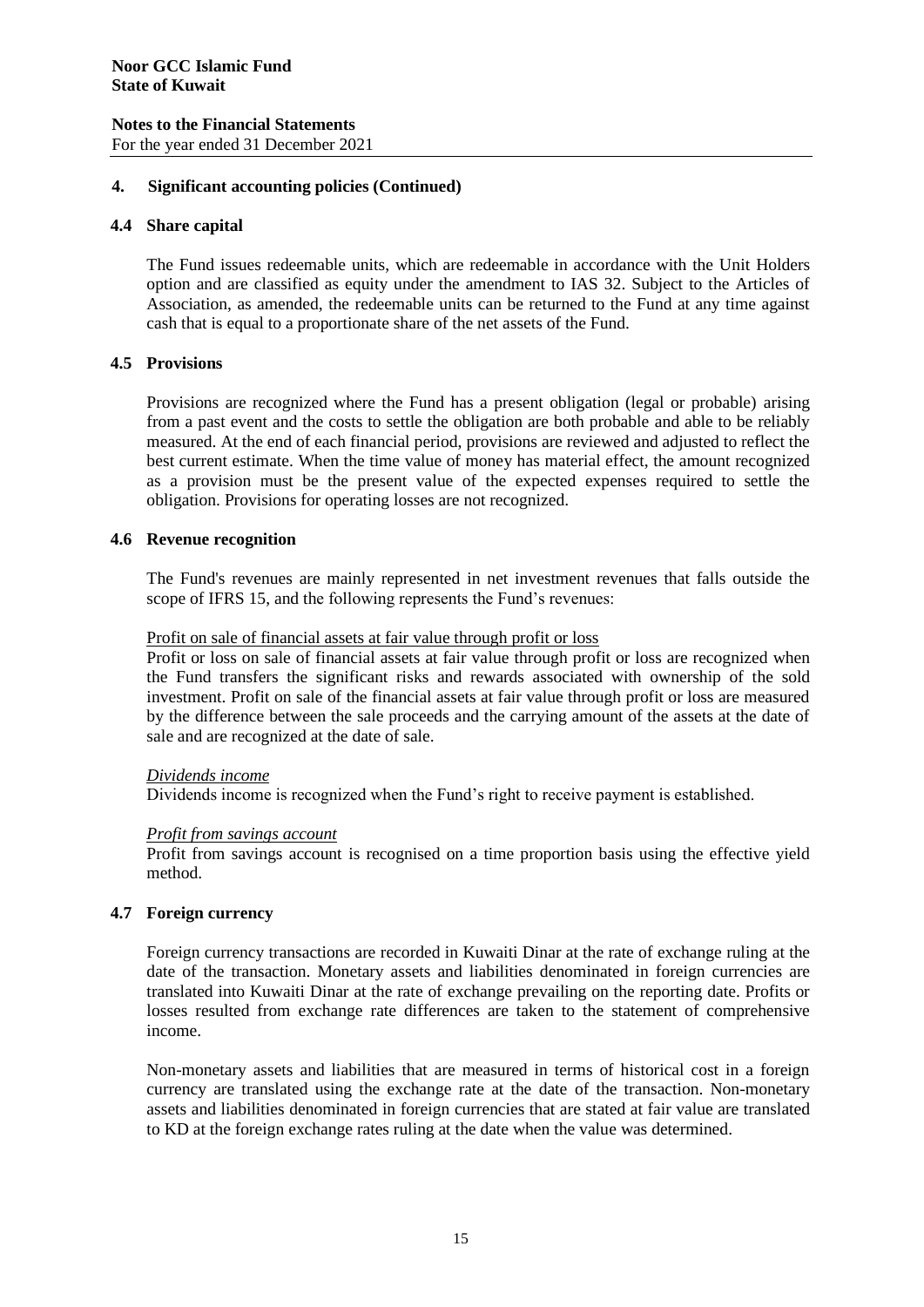# **4. Significant accounting policies (Continued)**

# **4.8 Dividends**

The Fund recognizes cash and non-cash dividends to the Unit Holders as liabilities when such dividends are finally approved and when they are approved by the Fund Manager. Value of such dividends is recognized in equity.

When distributing the non-cash assets, the difference between carrying value of the assets and the fair value of the assets distributed to the Unit Holders is recognised in the statement of comprehensive income.

# **5. Critical accounting estimates, assumptions and judgements**

The preparation of the Fund's financial statements requires management to make judgments, estimates and assumptions that affect the reported amounts of revenue, expenses, assets and liabilities at the reporting date. Actual results could differ from estimates.

# **Accounting judgements**

In the process of applying the Fund's accounting policies, management has used judgements and made estimates in determining the amounts recognized in the financial statements. The most significant use of judgments and estimates are as follows:

# *Classification of financial instruments*

On acquisition of a financial asset, the Fund decides whether it should be classified as "at fair value through profit or loss", "at fair value through other comprehensive income" or "at amortised cost". IFRS 9 requires assessment of all financial assets - except equity instruments and derivatives - based on the Fund's business model for managing the assets and the instruments' contractual cash flow characteristics. The Fund follows the guidance of IFRS 9 on classifying its financial assets and is explained in Note 4.

# *The Fund's status as a principal*

The Fund regularly conducts assessment to determine whether its current status is a principal, or an agent has changed. The assessment includes considering any change in the overall relationship between the Fund and other parties can mean that its current status as principal or agent has been changed even though it has previously acted a principal or an agent. For example, if changes to the rights of the Fund, or of other parties, occur, the Fund reconsiders its status as a principal or agent. The initial assessment considers market conditions that originally led the Fund to act as a principal or agent. The Fund determines that it is a principal if it is the main obligated party towards any contractual arrangements with other parties, and it is responsible for pricing and determining its scope, and whether it is exposed to inventory and credit risks. The Fund concluded that it acts as a principal in all revenues arrangements since it is the primary obligor and has pricing options and also is exposed to credit risk and loss of assets.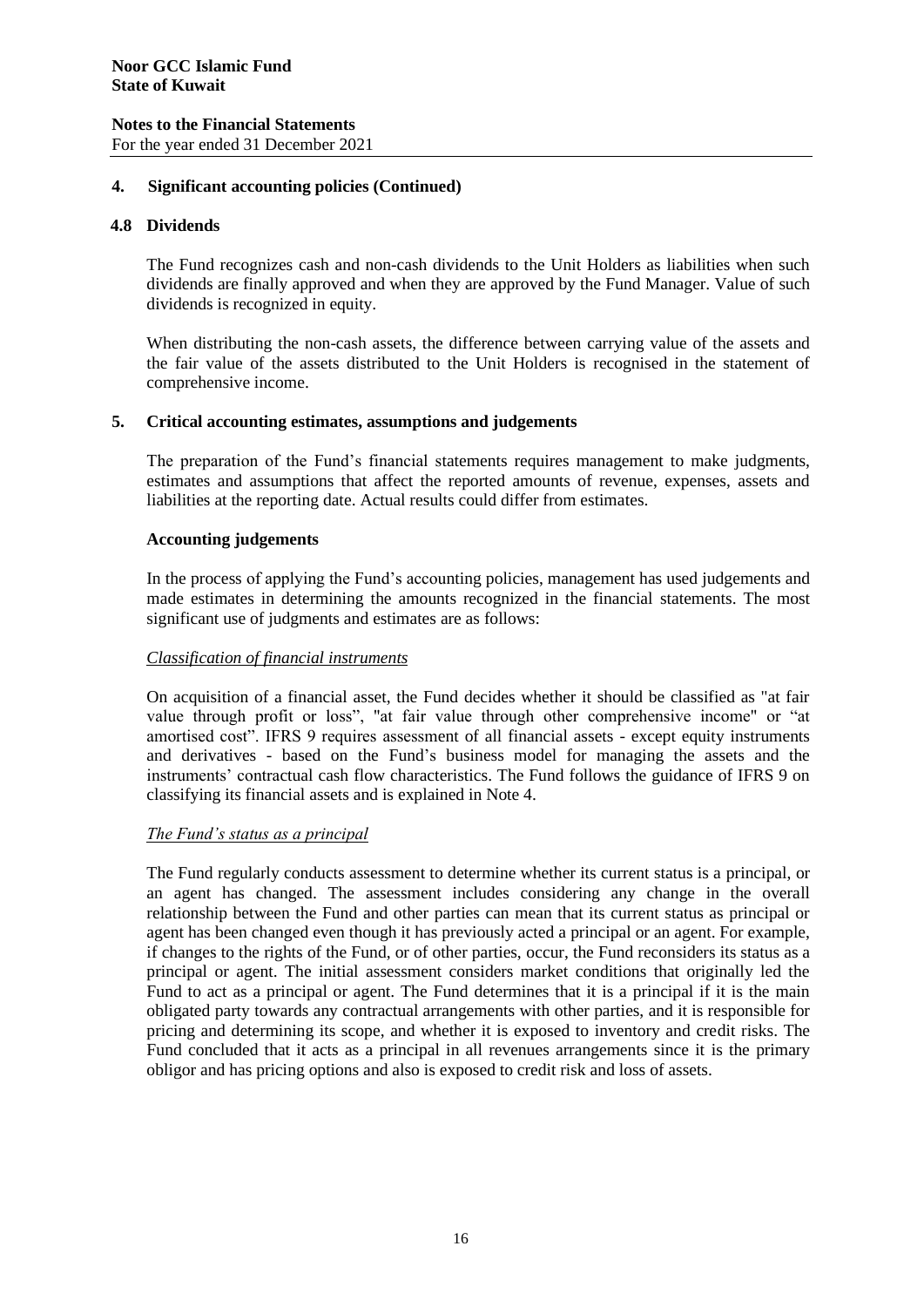For the year ended 31 December 2021

# **5. Critical accounting estimates, assumptions and judgements (Continued)**

# **Accounting judgements (Continued)**

### *Contingent liabilities*

Contingent liabilities are possible obligation that arises from past events and whose existence will be confirmed only by the occurrence or non-occurrence of future events, not wholly within the control of the Fund's management. The Fund recognizes provisions for contingent liabilities when the loss therefrom is considered possible and can be reliably measured. In determining whether or not such provisions shall be recognized as well as the related amounts requires the exercise of significant management judgment. The Fund uses the principles and criteria established within International Financial Reporting Standards and best practices prevailing within the industry in which it operates in making such judgments.

### **6. Cash and cash equivalents**

|    |                                                                                                          | 2021      | 2020      |
|----|----------------------------------------------------------------------------------------------------------|-----------|-----------|
|    |                                                                                                          | KD        | KD        |
|    | <b>Bank balances</b>                                                                                     | 454,717   | 566,886   |
|    | Cash at investment portfolios                                                                            | 1,111,782 | 480,473   |
|    |                                                                                                          | 1,566,499 | 1,047,359 |
| 7. | Financial assets at fair value through profit or loss                                                    |           |           |
|    |                                                                                                          | 2021      | 2020      |
|    |                                                                                                          | <b>KD</b> | KD        |
|    | Investments in quoted securities - Kuwait<br>Investments in quoted securities - Gulf Cooperation Council | 1,609,380 | 1,272,516 |
|    | Countries                                                                                                | 4,223,886 | 3,679,885 |
|    |                                                                                                          | 5,833,266 | 4,952,401 |

Below is the movement in financial assets at fair value through profit or loss:

|    |                                                          | 2021      | 2020      |
|----|----------------------------------------------------------|-----------|-----------|
|    |                                                          | <b>KD</b> | KD        |
|    | At 1 January                                             | 4,952,401 | 5,146,101 |
|    | Purchases                                                | 88,476    | 211,540   |
|    | Disposals                                                | (444,007) | (555,777) |
|    | Unrealised profit                                        | 1,236,396 | 150,537   |
|    | At 31 December                                           | 5,833,266 | 4,952,401 |
| 8. | Accrued expenses and other credit balances               |           |           |
|    |                                                          | 2021      | 2020      |
|    |                                                          | <b>KD</b> | <b>KD</b> |
|    | Accrued management fees to the Fund Manager (Note 14)    | 27,551    | 21,750    |
|    | Accrued incentive fees to the Fund Manager (Note 14)     | 100,378   |           |
|    | Accrued fees to Fund Custodian and Investment Controller |           |           |
|    | (Note 14)                                                | 2,296     | 1,812     |
|    | Amounts due to brokers                                   |           | 110,871   |
|    | Other credit balances                                    | 3,197     | 2,816     |
|    |                                                          | 133,422   | 137,249   |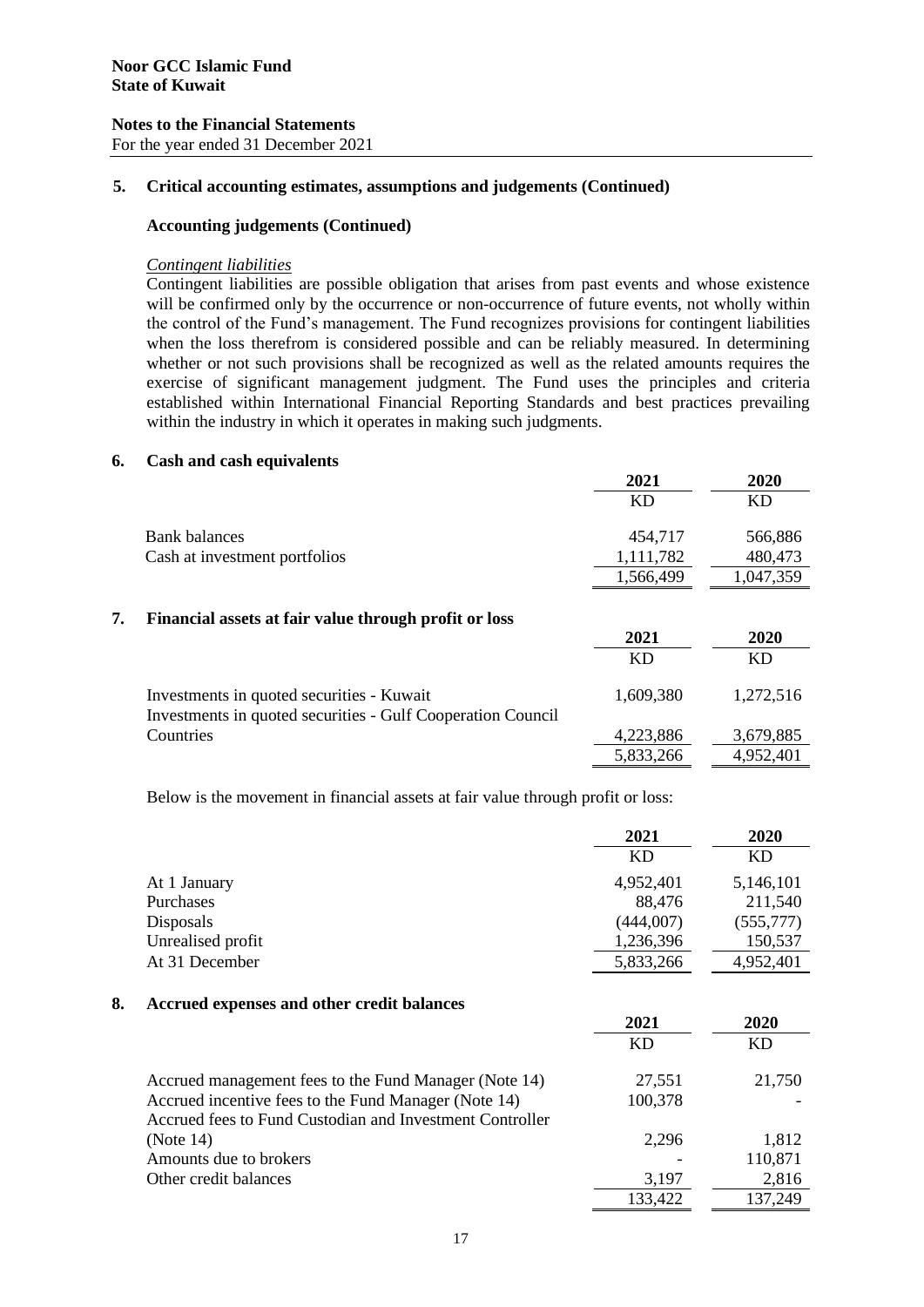For the year ended 31 December 2021

# **9. Share capital**

The Fund's share capital consists of redeemable units of a par value of KD 1 each. The authorized share capital of the Fund is variable and ranging from 5,000,000 to 50,000,000 units (2020: 5,000,000 to 50,000,000 units) with a par value of KD 1 per unit. As at 31 December 2021, the Fund's share capital consists of 6,847,098 units (2020: 6,883,998 units). In the event that the share capital of the Fund came below the minimum threshold, the Fund Manager shall notify Capital Market Authority ("CMA") within five working days of the date of capital decrease. CMA shall take the actions it deems appropriate to ensure the interests of Unitholders.

# **10. Net assets value per unit**

|                                                | 2021      | <b>2020</b> |
|------------------------------------------------|-----------|-------------|
|                                                |           |             |
| Net assets attributable to Unit Holders ("KD") | 7,283,165 | 5,870,038   |
| Number of outstanding units (Unit)             | 6,847,098 | 6,883,998   |
| Net asset value per unit (KD)                  | 1.064     | 0.853       |

The movement in units during the year is as follows:

|                                             | No. of units | <b>Unit Holders</b><br>contribution | <b>Units</b><br>premium |
|---------------------------------------------|--------------|-------------------------------------|-------------------------|
| At 1 January 2021                           | 6,883,998    | 6,883,998                           | 294,160                 |
| Payments for units redeemed during the year | (36,900)     | (36,900)                            | 1,383                   |
| At 31 December 2021                         | 6,847,098    | 6,847,098                           | 295.543                 |

# **11. Management fees**

The Fund Manager is entitled to management fees of 1.5% of the Fund's net assets value per annum which are payable every three months within fifteen days of the operation. Where the Fund aims to realize an annual return of 15% (i.e., targeted performance standard), the Fund Manager is entitled, plus the management fees, to incentive fee of 15% of the realized value that exceeds the targeted performance standard and are payable at the end of financial year. Should an investor redeem the units during the financial year, the incentive fees will be calculated on returns that exceeds 15% relating to value of the redeemed units only. In all cases, the maximum fees paid to the Fund Manager may not exceed 5% per annum.

# **12. Fund Custodian fees**

Gulf Custody Company K.S.C.C. undertakes the duties of the Fund Custodian against total annual fees of 0.0625% of the Fund's net asset value, which are calculated monthly and payable quarterly.

# **13. Investment Controller fees**

Gulf Custody Company K.S.C.C. undertakes the duties of the Investment Controller against total annual fees of 0.0625% of the Fund's net asset value for its duties as Investment Controller, which are calculated monthly and payable quarterly.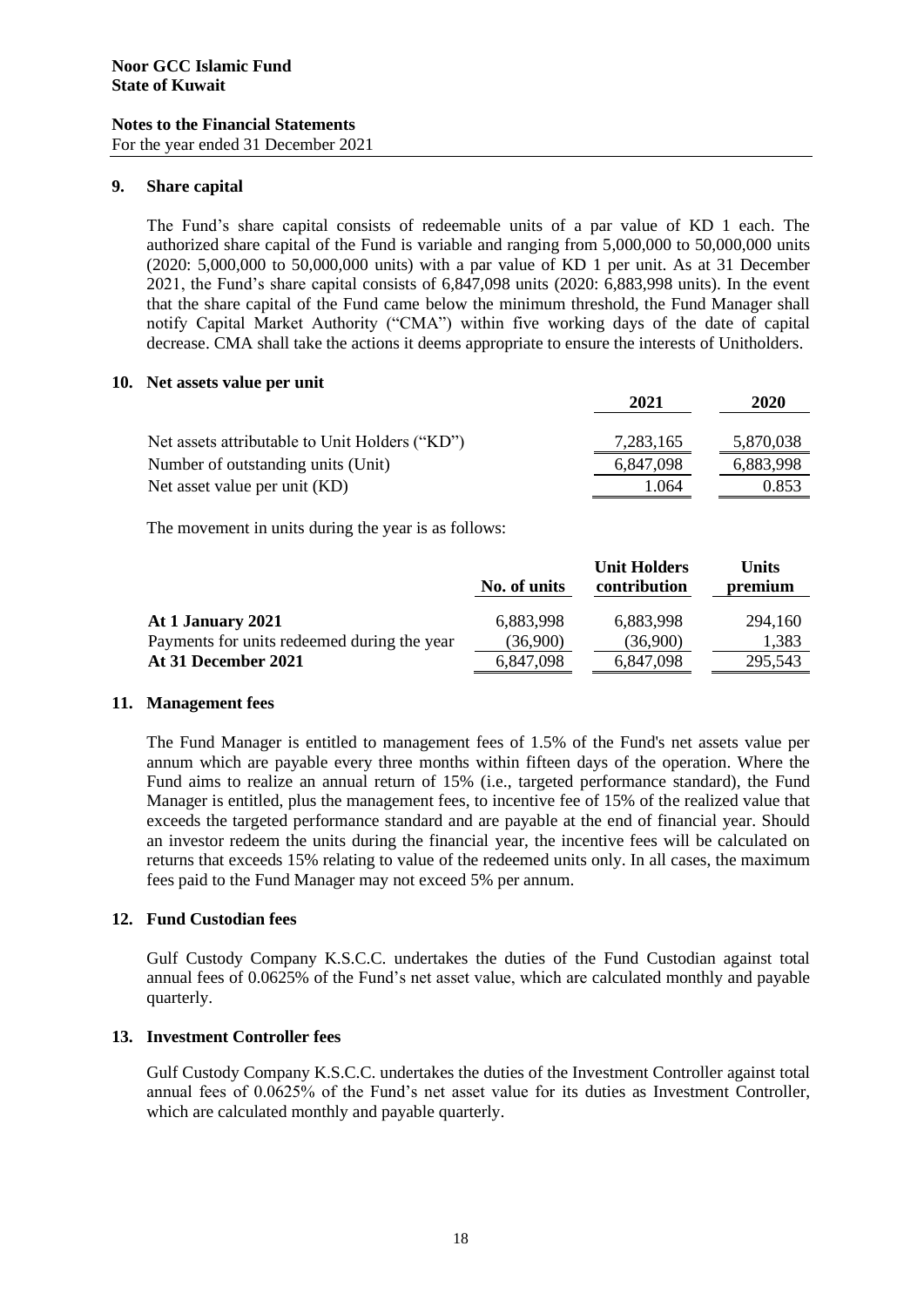For the year ended 31 December 2021

#### **14. Related party balances and transactions**

They represent transactions with major Unitholders, the Fund Manager, Fund Custodian and Investment Controller and are subject to the provisions of the Fund's prospectus.

Related party balances and transactions during the year are as follows:

|                                                          | 2021      | 2020   |
|----------------------------------------------------------|-----------|--------|
|                                                          | <b>KD</b> | KD     |
| <b>Statement of financial position:</b>                  |           |        |
| Accrued management fees to the Fund Manager (Note 8)     | 27,551    | 21,750 |
| Accrued incentive fees to the Fund Manager (Note 8)      | 100,378   |        |
| Accrued fees to Fund Custodian and Investment Controller |           |        |
| (Note 8)                                                 | 2.296     | 1,812  |
|                                                          |           |        |
|                                                          | 2021      | 2020   |
|                                                          | KD        | KD     |
| <b>Statement of comprehensive income:</b>                |           |        |
| <b>Management Fees</b>                                   | 102,119   | 81,409 |
| Incentive fees to the Fund Manager                       | 100,378   |        |
| Fund Custodian and Investment Controller fees            | 8,510     | 6.784  |

In accordance with article no. (11) of the Fund's Articles of Association, participation of the Fund Manager in the Fund's units must not be less than 5% of and not exceed 95% of the total units placed for public subscription. He may not dispose of or redeem such units throughout his management period of the Fund. As at the statement of financial position date, the Fund Manager holds 4,850,000 units representing 70.83% of the Fund's subscribed units (2020: 4,850,000 units representing 70.45% of the Fund's subscribed units).

# **15. Financial risk management**

#### **Financial risk factors**

The Fund's activities expose it to variety of financial risks: Market risk (i.e., equity price risk, foreign currency risk and yield rate risk), credit risk and liquidity risk. The Fund Manager's policies for reducing each of these risks are discussed below. The Fund does not use derivative financial instruments based on future speculations.

The details of the significant accounting policies and methods adopted, including the criteria for recognition, the basis of measurement and the basis on which income and expenses are recognised, in respect of each class of financial asset and financial liability are disclosed in note 4 to the financial statements.

# **15.1 Market risk**

Market risk is the risk that the fair value or future cash flows of financial instrument will fluctuate because of changes in market prices. Market risk comprises of equity price risk, foreign currency risk and yield rate risk.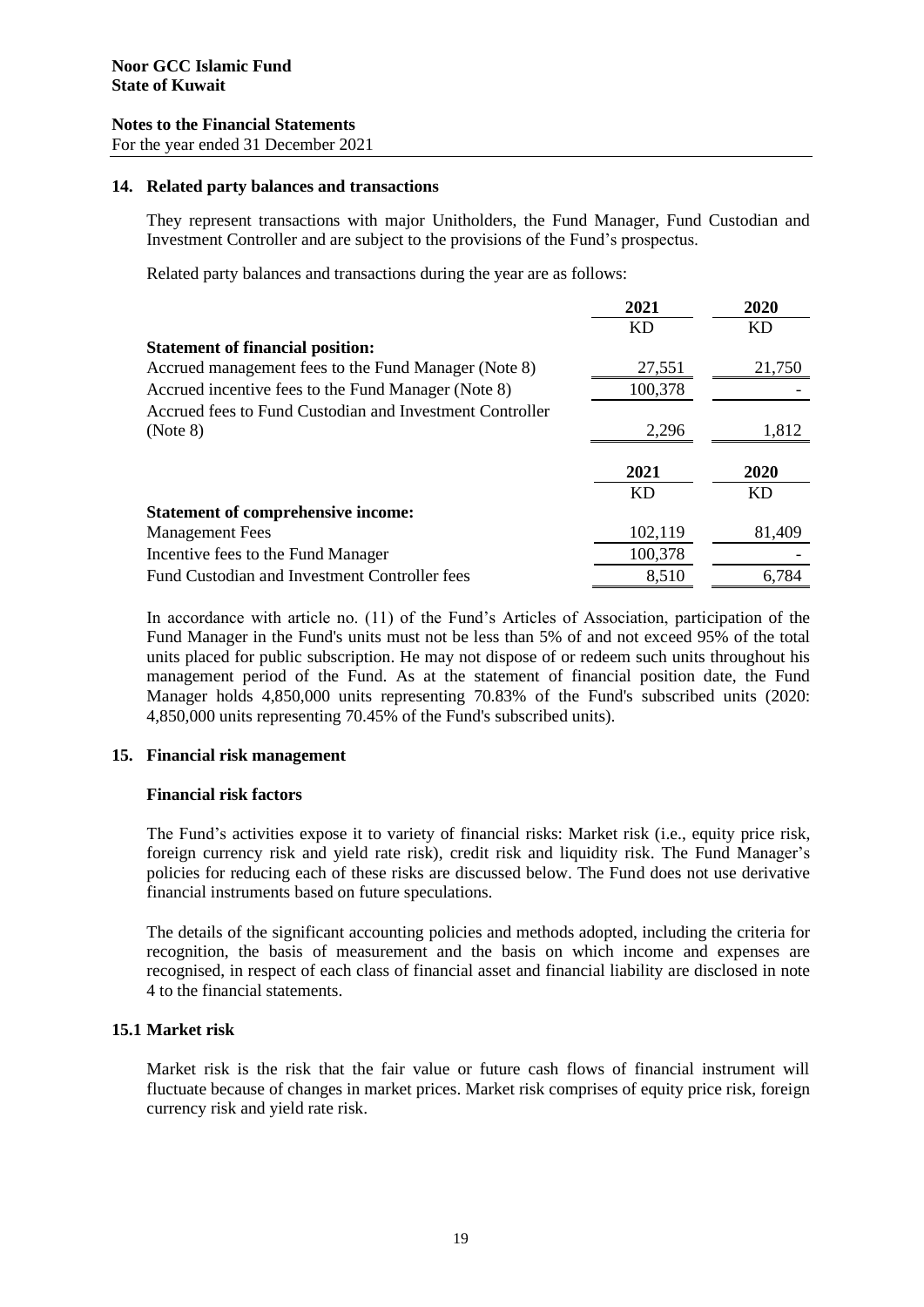### **Notes to the Financial Statements** For the year ended 31 December 2021

# **15. Financial risk management (Continued)**

### **15.1 Market risk (Continued)**

### **(a) Equity price risk**

The Fund's equity investments are publicly traded and are listed on Boursa Kuwait (Boursa), Saudi Stock Exchange (Tadawul), Dubai Financial Market, Qatar Securities Exchange and Abu Dhabi Securities Exchange. The Fund's policy requires that the overall market position be monitored on a daily basis by the Fund Manager and is reviewed on a quarterly basis.

The Fund's overall exposure to price risk as at 31 December 2021 was KD 5,833,266 (2020: KD 4,952,401). The Fund's policy is to concentrate the investment portfolio in stocks of banks and companies listed in GCC region where management believes that the Fund can maximise the proceeds collected as compared to the level of risk to which the Fund is exposed. The table below is a summary of the significant sector concentrations within the stocks portfolio:

|                 |           | <b>Market stocks portfolio</b> |  |
|-----------------|-----------|--------------------------------|--|
|                 | 2021      | 2020                           |  |
|                 | <b>KD</b> | KD                             |  |
| <b>Banks</b>    | 2,501,259 | 2,024,774                      |  |
| Industry        | 1,682,398 | 1,449,684                      |  |
| <b>Services</b> | 879,819   | 847,900                        |  |
| Real estates    | 721,599   | 581,774                        |  |
| Others          | 48,191    | 48,269                         |  |
|                 | 5,833,266 | 4,952,401                      |  |

The table below summarises the sensitivity of the Fund's net assets attributable to Units Holders to stocks price movements as at 31 December. The analysis is based on the assumptions that the Boursa Kuwait prices and GCC relevant market prices increased by 5% (2020: 5%) and decreased by 5% (2020: 5%), with all other variables held constant, and that the fair value of the Fund's portfolio of equity securities moved according to their historical correlation with the market. This represents management's best estimate of a reasonable possible shift in Boursa Kuwait prices and GCC relevant market prices, having regard to the historical volatility of the markets. The effect below arises from the reasonable possible change in the fair value of stocks.

|                                                           | 2021      | 2020      |
|-----------------------------------------------------------|-----------|-----------|
|                                                           | KD.       | KD        |
| Effect on net assets attributable to Unit Holders from an |           |           |
| increase in the market prices                             | 364,158   | 293,502   |
| Effect on net assets attributable to Unit Holders from a  |           |           |
| decrease in the market prices                             | (364,158) | (293,502) |

# **(b) Foreign currency risk**

The Fund is exposed to currency risks arising from various currency exposures. Foreign currency risk arises when future commercial transactions or recognised assets and liabilities and net investments in foreign operations.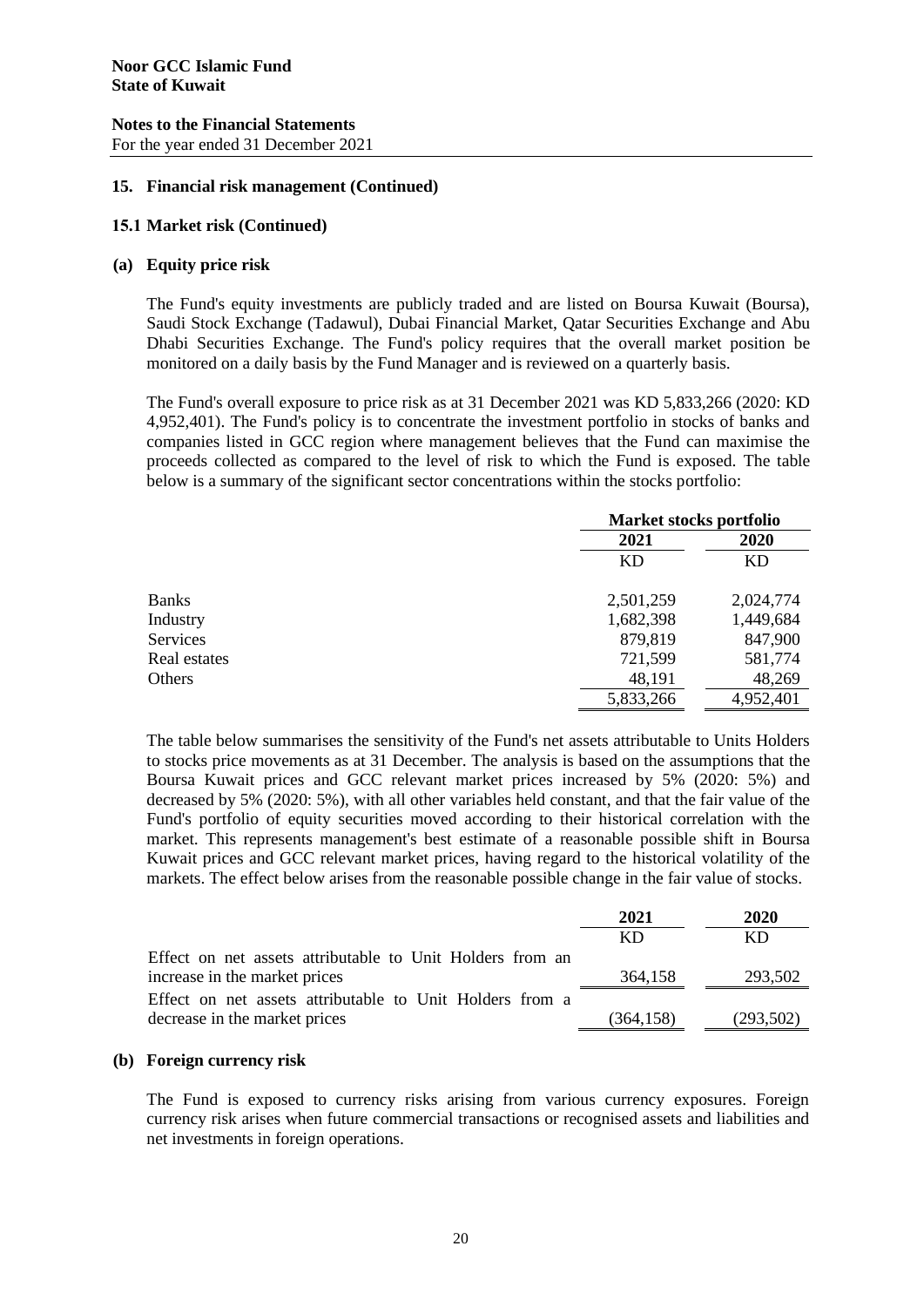For the year ended 31 December 2021

### **15. Financial risk management (Continued)**

### **15.1 Market risk (Continued)**

### **(b) Foreign currency risk (continued)**

The Fund Manager has set policies for the management of foreign exchange risk which require the Fund Manager to manage the foreign risk against the Fund's currency of operation. The Fund tracks and manages these risks by:

- Monitoring the changes in foreign currency exchange rates on regular basis.
- Set up tide limits for dealing in foreign currencies for the basic objectives of the Fund activity.

The Fund has certain investments in foreign operations and its net assets are exposed to foreign currency translation risk. Positions are monitored on a regular basis to ensure positions are maintained within established limits.

The Fund had the following significant net assets denominated in foreign currencies:

|            | 2021      | 2020      |
|------------|-----------|-----------|
|            | KD        | KD        |
| <b>SAR</b> | 1,900,466 | 1,672,421 |
| <b>AED</b> | 1,074,097 | 891,554   |
| QR         | 1,249,323 | 1,123,437 |

The effect on the statements of comprehensive income and changes in net assets attributable to Unit Holders (as a result of a change in the foreign currency) due to an assumed change of 5% in market rates, with all other variables held constant is as follows:

Effect on the statement of comprehensive income and changes in equity is as follows:

|            | 2021   | 2020<br>KD |
|------------|--------|------------|
|            | KD     |            |
| <b>SAR</b> | 95,023 | 83,621     |
| <b>AED</b> | 53,705 | 44,578     |
| QR         | 62,466 | 56,172     |

#### **(c) Yield rate risk**

Yield rate risk is the risk that the value of a financial instrument will fluctuate due to changes in market yield rate. The Fund is not currently exposed to yield risks as it has savings account at fixed yield rate. The Fund has no variable yield bearing financial assets or financial liabilities at the financial statements date.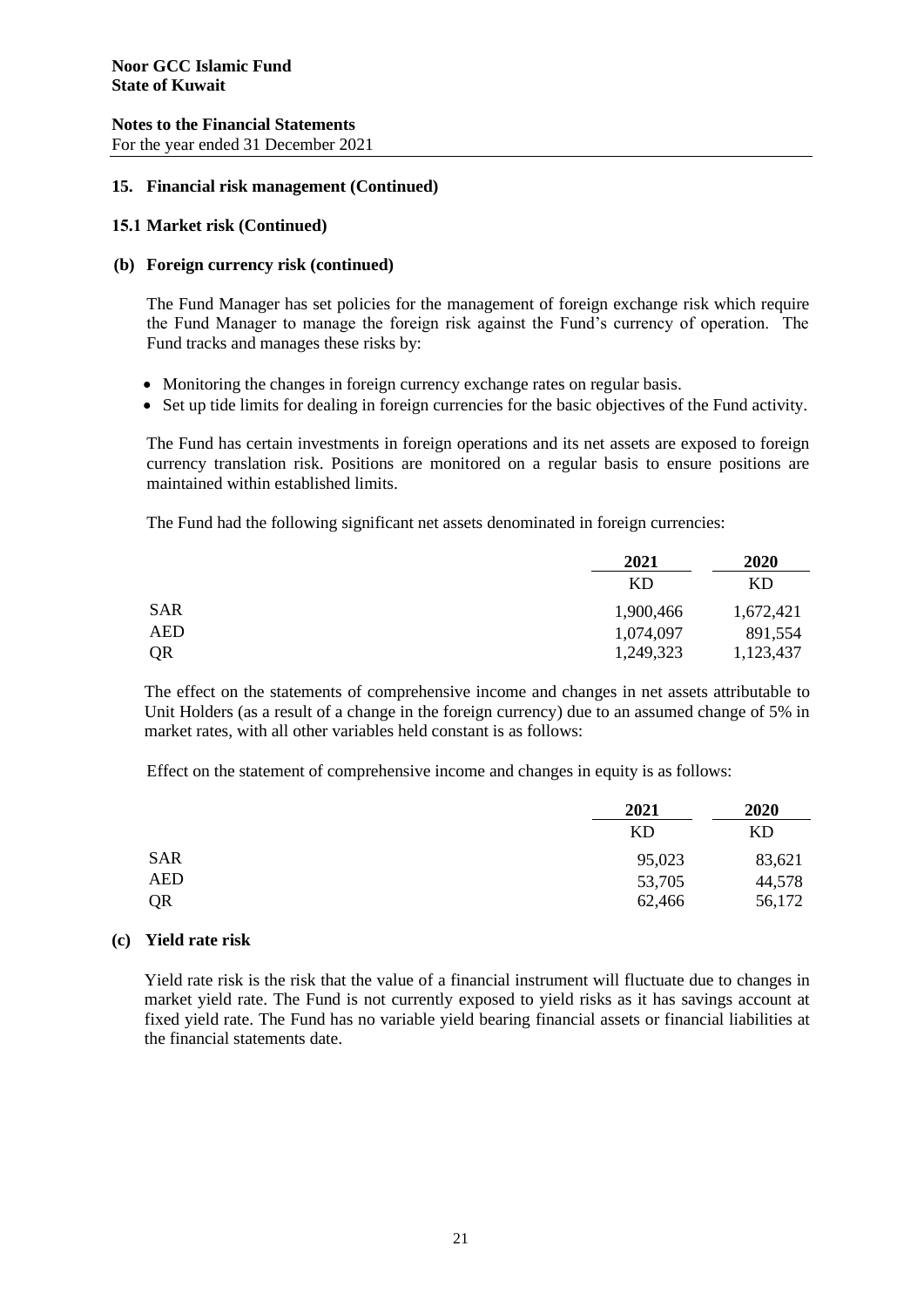### **Notes to the Financial Statements** For the year ended 31 December 2021

# **15. Financial risk management (Continued)**

# **15.2 Credit risk**

Credit risk is the risk that one party to a financial instrument will fail to discharge an obligation causing the other party to incur a financial loss. Financial assets which potentially subject the Fund to credit risk consist principally of cash and cash equivalents, accrued revenues and other debit balances. Cash at banks and at investment portfolios are placed with high credit rating institutions. The Fund does not have significant balances as at the financial statements date. The Fund Manager believes that default of bank balances, cash at investment portfolios, and accrued revenues and other debit balances are close to zero, as these parties have significant ability to comply with their short term contractual commitments. Accordingly, no allowances related to the expected credit losses based on 12 month expected credit losses have been recorded, since any impairment will be immaterial for the Fund.

### Credit risk exposure

The book values for financial assets represent the maximum exposure to credit risks. The maximum exposure to credit risk by class of assets at the financial position date is as follows:

|                                           | 2021      | 2020      |
|-------------------------------------------|-----------|-----------|
|                                           | KD        | KD        |
| <b>Financial assets</b>                   |           |           |
| Cash and cash equivalents                 | 1,566,499 | 1,047,359 |
| Accrued revenues and other debit balances | 16,822    | 7,527     |
|                                           | 1,583,321 | 1,054,886 |

The Fund's credit risk bearing assets can be analysed by the geographical region and industry wise as follows:

|                                           | 2021      | 2020      |
|-------------------------------------------|-----------|-----------|
|                                           | <b>KD</b> | <b>KD</b> |
| Geographical region:                      |           |           |
| <b>State of Kuwait</b>                    | 464,802   | 676,090   |
| <b>Gulf Cooperation Council Countries</b> | 1,118,519 | 378,796   |
|                                           | 1,583,321 | 1,054,886 |
|                                           |           |           |
|                                           | 2021      | 2020      |
|                                           | KD        | <b>KD</b> |
| Industry segment                          |           |           |
| Banks                                     | 454,717   | 566,886   |
| Other                                     | 1,128,604 | 488,000   |
|                                           | 1,583,321 | 1,054,886 |

# **15.3 Liquidity risk**

Liquidity risk is the risk that the Fund will be unable to meet its liabilities when they fall due. To limit this risk, the Fund Manager monitors liquid assets and liquidity on a daily basis.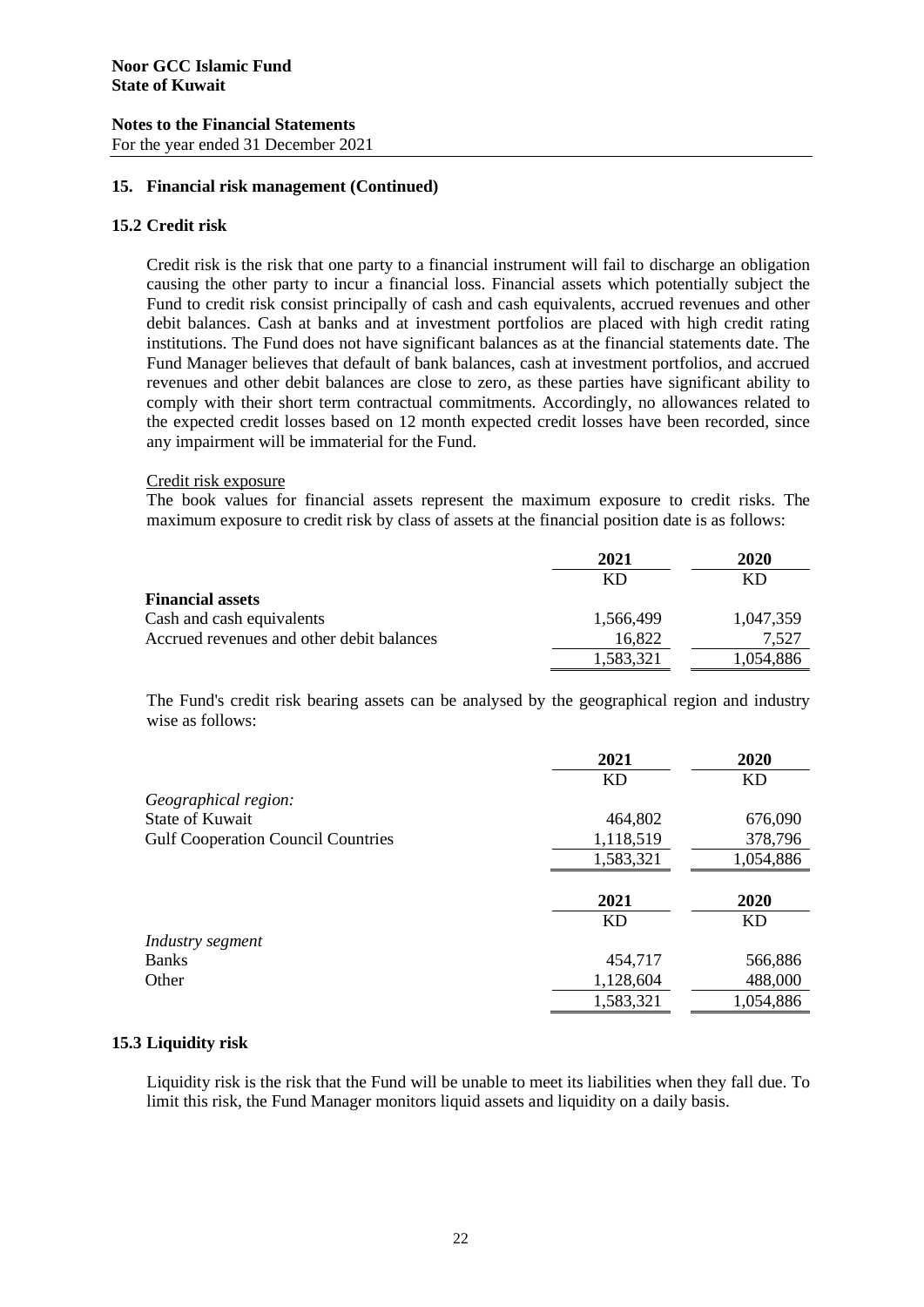For the year ended 31 December 2021

# **15. Financial risk management (Continued)**

### **15.3 Liquidity risk (continued)**

Ultimate responsibility for liquidity risk management rests with the Fund Manager, who has built an appropriate liquidity risk management framework and liquidity management requirements. The Fund Manager manages liquidity risk by maintaining adequate reserves, continuously monitoring forecast and actual cash flows and matching the maturity profiles of financial assets and liabilities. The financial liabilities (accrued expenses and other credit balances) are expected to fall due within three months from the date of statement of financial position.

### **16. Capital risk management**

The Fund's financial resources represent total equity. The Fund's net assets value attributable to the Unit Holders may be significantly changed due to the subscriptions and redemptions that are implemented by the Unit Holders. The Fund's objective, when managing the financial resources, is to safeguard the Fund's ability to continue in order to provide returns for the unit holders and benefits for other stakeholders and to maintain financial resources that support the investment activities of the Fund.

The Fund Manager monitors its financial resources based on the Fund's net asset value attributable to the Unit Holders that are recoverable.

#### **17. Fair value of financial instruments**

The fair value represents the price that would be received to sell an asset or paid to transfer a liability in an orderly transaction between market participants at the measurement date. The fair value of financial assets traded in active markets is based on quoted market prices at the current bid price on the year-end date. The Fund utilises the last traded market price for financial assets.

The following table provides an analysis of financial instruments that are measured subsequent to initial recognition at fair value, Grouped into Levels 1 to 3 based on the degree to which the fair value is observable.

The hierarchy levels of fair value are set out below:

- Level 1: Quoted prices (unadjusted) in active markets for identical assets or liabilities.
- Level 2: Inputs other than quoted prices included within level 1 that are observable for the asset or liability, either directly (for example: prices) or indirectly (for example: inputs relating to prices).
- Level 3: Inputs for the assets or liabilities that are not based on observable market information (unobservable inputs).

| 2021                                                  | <b>Level 1</b> |
|-------------------------------------------------------|----------------|
|                                                       | KD             |
| Financial assets at fair value through profit or loss |                |
| Quoted securities                                     | 5,833,266      |